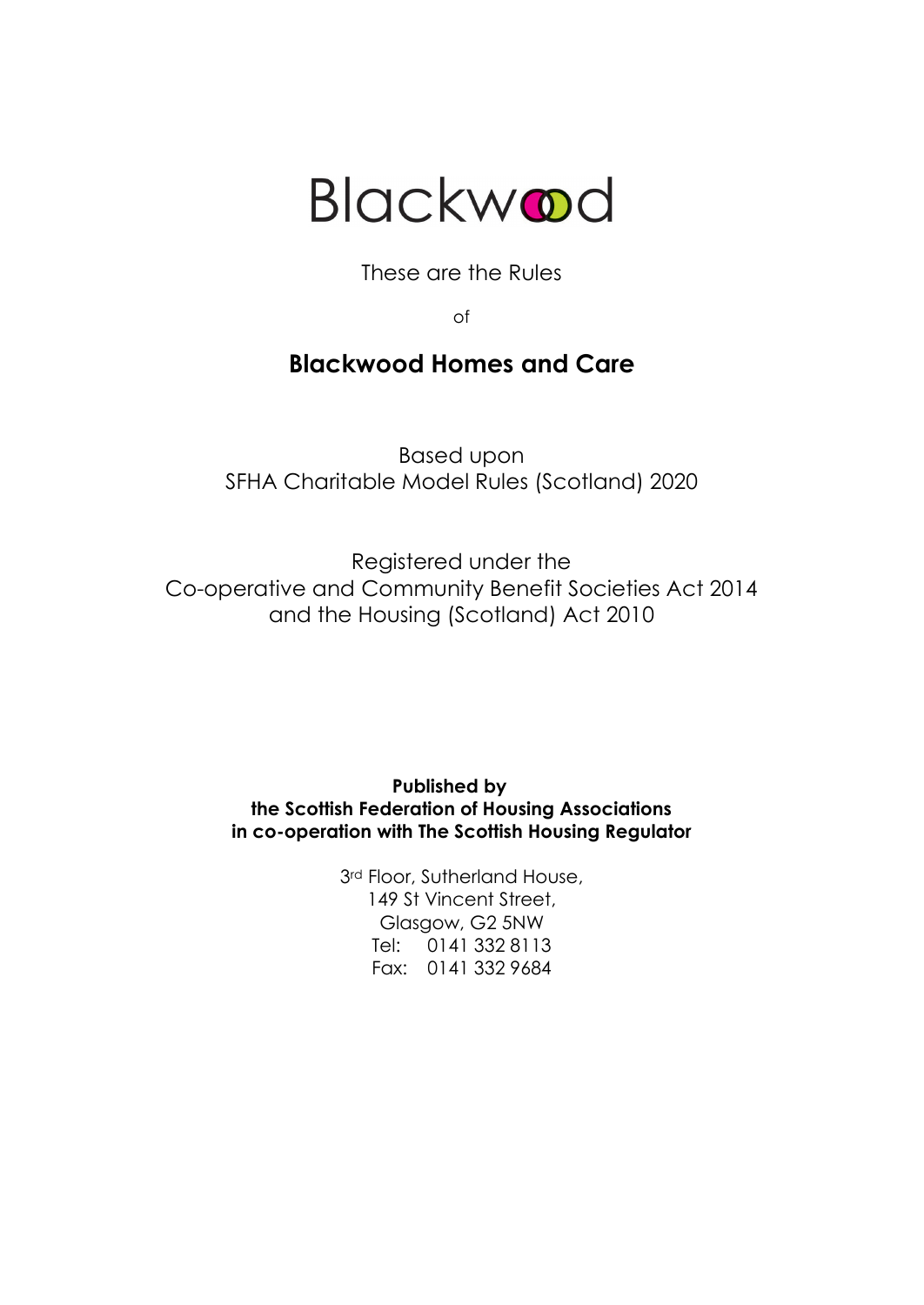# **Further guidance**

# **Further Advice**

A separate document is also available from the SFHA Rules Service, which gives guidance on the use of these rules and the options. Advice is also available from staff at The Scottish Housing Regulator.

Advice on the procedural aspects of making a Rule registration application or Rule Amendment application is also available from the SFHA Rules Service.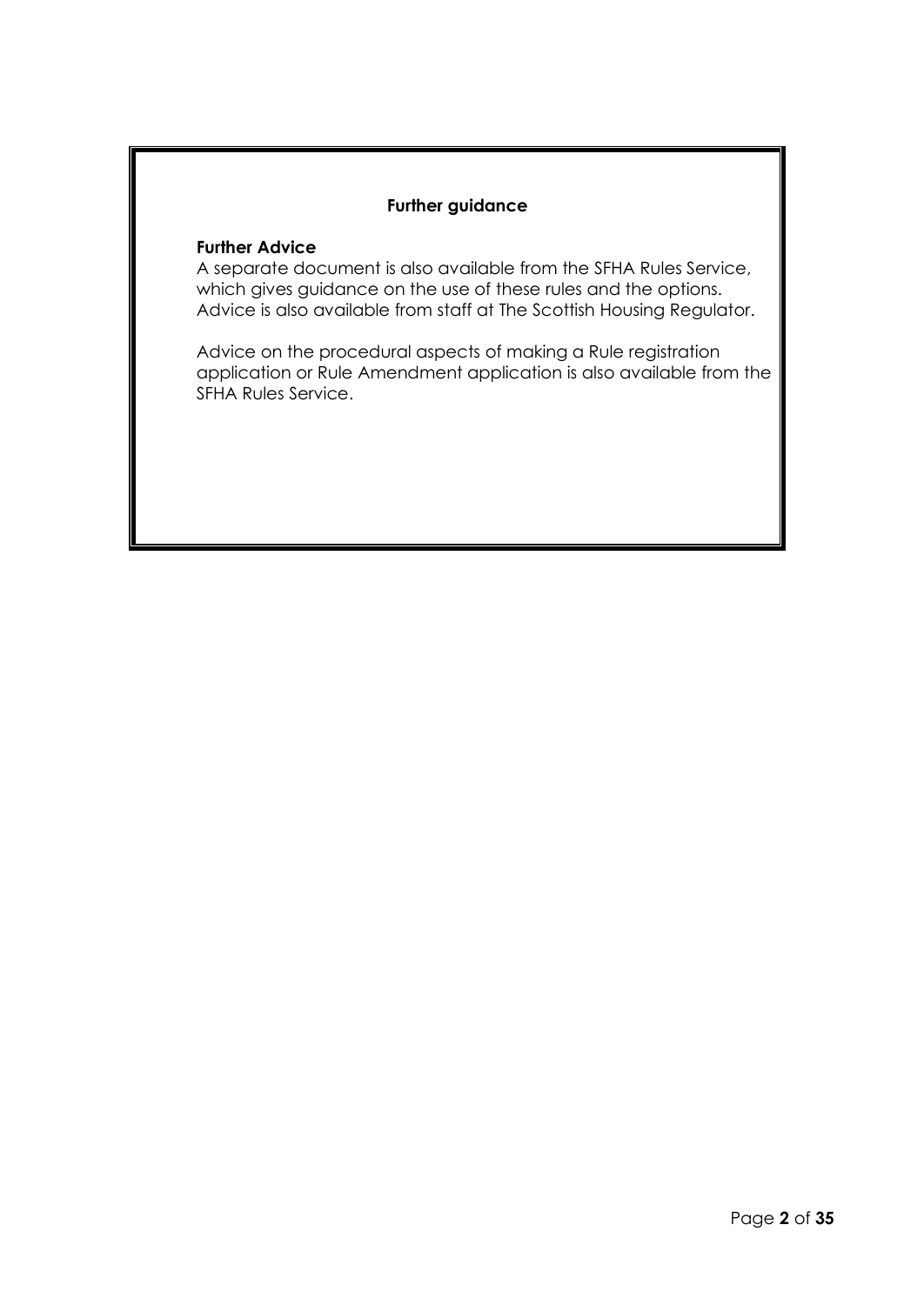# **CONTENTS PAGE**

| <b>ITEM</b>                                                | <b>PAGE NO</b> | <b>ITEM</b>                                        | <b>PAGE NO</b> |
|------------------------------------------------------------|----------------|----------------------------------------------------|----------------|
| Introduction:                                              | 4              | The Secretary and Officer Bearers                  | 12             |
| Name                                                       |                | Role of the Chair                                  |                |
| Objects                                                    |                | <b>Financial Guarantees for Officers</b>           | 24             |
| Membership                                                 | $\overline{4}$ | The Board's Minutes, Seal,                         |                |
| Applying for membership                                    |                | <b>Registers and Books</b>                         | 25             |
| Ending your membership                                     | 6              | Minutes<br>$\overline{\phantom{0}}$                |                |
| Representing an Organisation                               | 6              | Execution of Documents and Seal                    |                |
| <b>Share Capital</b>                                       | 7              | Registers<br>$\overline{\phantom{0}}$              |                |
| <b>Shares</b>                                              |                | <b>Registered Name</b><br>$\overline{\phantom{0}}$ |                |
| Transferring shares                                        |                | Documentation                                      |                |
| <b>Borrowing Powers</b>                                    | 8              | Accounts                                           | 26             |
| <b>General Meetings</b>                                    | 9              | The Auditor                                        | 27             |
| Annual General Meeting                                     |                | Annual Returns and Balance Sheet                   | 28             |
| <b>Special General Meeting</b>                             |                | <b>Surpluses and Donations</b>                     | 28             |
| Notice of Meetings<br>$\overline{\phantom{a}}$             |                | Investments                                        | 28             |
| Procedure at General Meetings                              |                | Inspecting the Register                            | 29             |
| Proxies/Representatives/Postal<br>$\overline{\phantom{a}}$ |                | Disputes                                           | 29             |
| Votes                                                      |                | Statutory Applications to the                      | 29             |
| Voting                                                     |                | <b>Financial Conduct Authority</b>                 |                |
| Proceedings at General Meetings                            |                | Copies of Rules                                    | 30             |
| The Board of Management                                    | 13             | Closing Down the Association                       | 30             |
| Composition of the Board                                   |                | Changing the Rules                                 | 30             |
| <b>Interests</b>                                           |                | Interpreting these Rules                           | 31             |
| <b>Electing Board Members</b>                              | 15             | Appendices:                                        | 33             |
| Co-optees                                                  |                | Appendix 1: Proxy form                             |                |
| Eligibility for the Board                                  |                | Appendix 2: Cancellation of                        |                |
| Powers of the Board of                                     | 19             | Proxy                                              |                |
| Management                                                 |                | Signatures of Board Members                        | 35             |
| <b>Board Procedure</b>                                     | 20             |                                                    |                |
| <b>Special Board Meetings</b>                              |                |                                                    |                |

- Sub-committees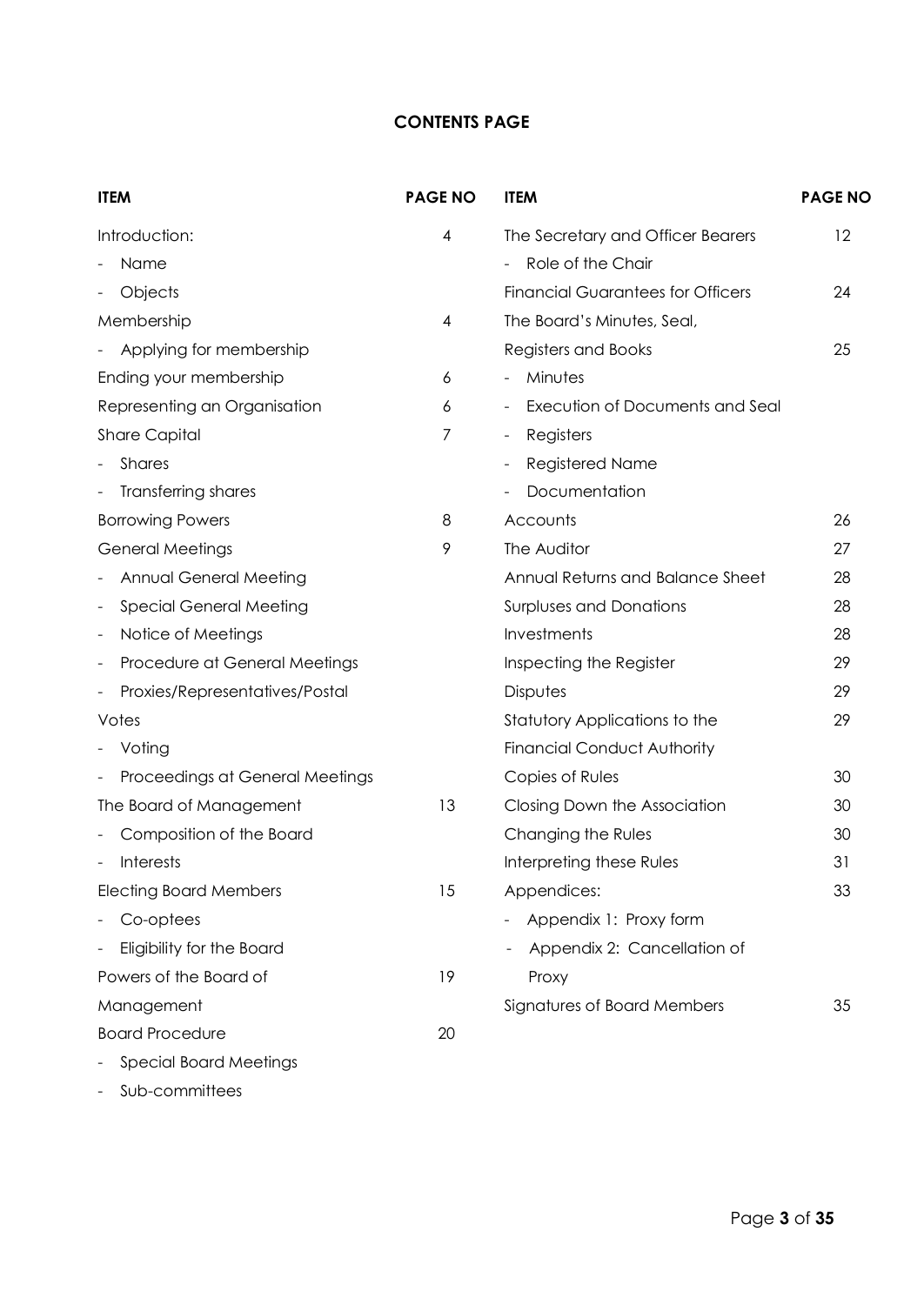# **INTRODUCTION**

# **NAME**

1 The name of the Society shall be Blackwood Homes and Care (hereinafter referred to as "the Association").

# **OBJECTS**

- 2 The objects of the Association are:
- 2.1 to provide for the relief of those in need by reason of age, ill-health, disability, financial hardship or other disadvantage through the provision, construction, improvement and management of land and accommodation and the provision of care; and
- 2.2 any other purpose or object permitted under Section 24 of the Housing (Scotland) Act 2010 which is charitable both for the purposes of Section 7 of the Charities and Trustee Investment (Scotland) Act 2005 and also in relation to the application of the Taxes Acts.
- 3 The permitted activities and powers of the Association will include anything which is necessary or expedient to help the Association achieve these objects.
- 4.1 The Association shall not trade for profit and any profits shall only be applied for the purpose of furthering the Association's objects and/or in accordance with these Rules.
- 4.2 Nothing shall be paid or transferred by way of profit to Members.
- 5 The registered office of the Association is at: 160 Dundee Street, Edinburgh, EH11 1DQ.

# **MEMBERSHIP**

6 The Members of the Association shall be those persons or organisations who hold a share in the Association and whose names are entered in the Register of Members.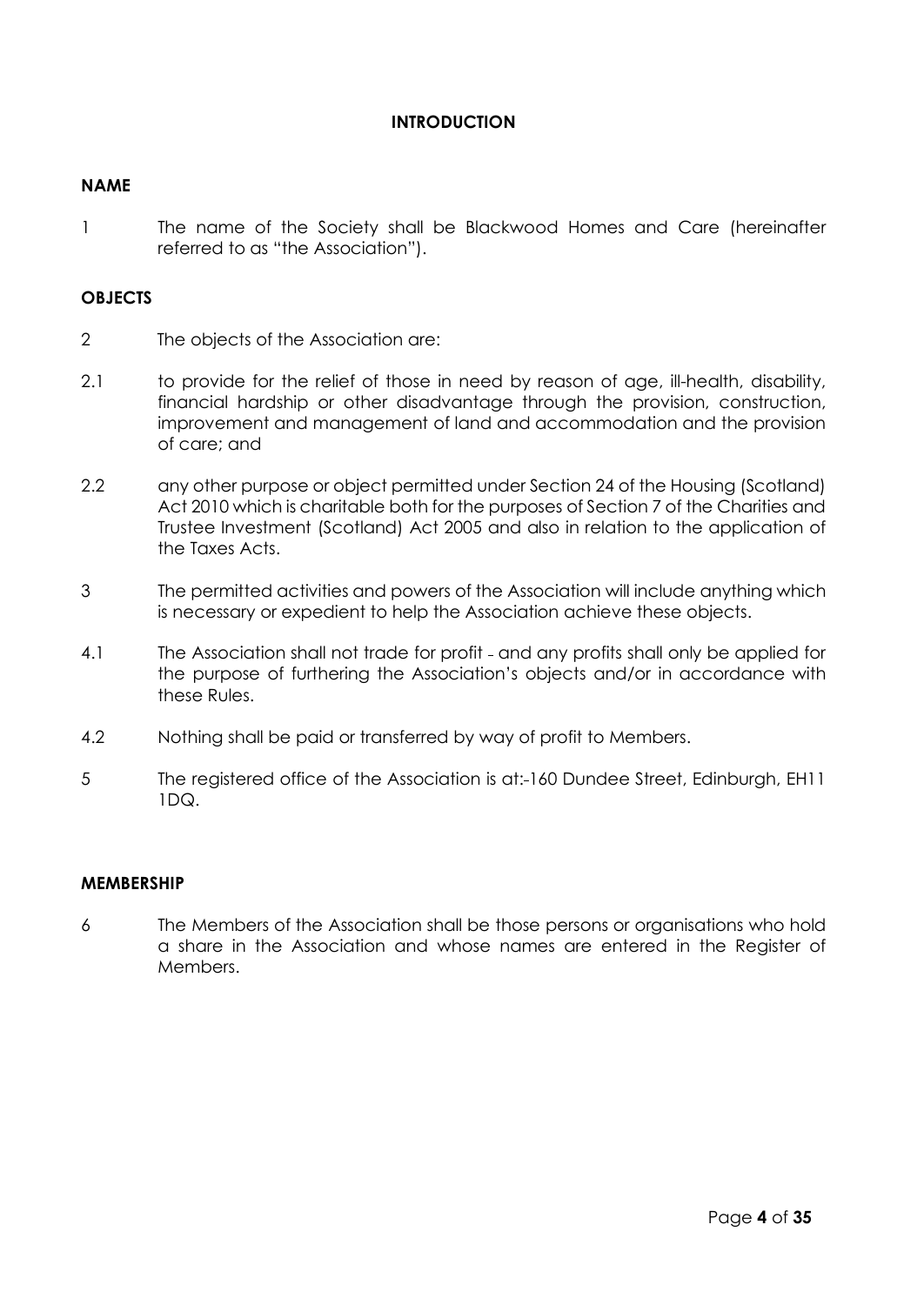# **Applying for Membership**

- 7.1 The Board shall set, review and publish its membership policy for admitting new Members. Subject to the provisions of Rule 7.2 the following shall be eligible to become Members: -
- 7.1.1 Tenants of the Association;
- 7.1.2 Service users of the Association;
- 7.1.3 Other persons who support the objects of the Association.
- 7.1.4 Organisations sympathetic to the objects of the Association.
- 7.2 If you are applying for membership you must send a completed and sianed application form and the sum of one pound (which will be returned to you if the application is not approved) to the Association's registered office. Whilst it is the Association's intention to encourage membership, the Board has absolute discretion in deciding on applications for membership and the following shall constitute grounds for refusal of an application for membership: -
- 7.2.1 Where membership would be contrary to the Association's Rules or policies; or
- 7.2.2 Where a conflict of interest may exist which, even allowing for the disclosure of such an interest, may adversely affect the work of the Association; or
- 7.2.3 Where the Board considers that accepting the application would not be in the best interests of the Association.
- 7.3 Your application shall be considered by the Board as soon as reasonably practicable after its receipt by the Association. An application for membership will not be considered by the Board within the period of fourteen days before the date of a general meeting. The Board has the power in its absolute discretion to accept or reject the application.
- 7.4 If the Board approve your application, you will immediately become a Member and your name and other necessary particulars will be included in the Register of Members within seven working days. You will then be issued one share in the Association.
- 8 You can apply for membership of the Association from the age of 16.
- 9 No Member can hold more than one share in the Association.
- 10 If you change your address, you must let the Association know by writing to the Secretary at the registered office within three months. This requirement does not apply if you are a tenant of the Association and have moved home by transferring your tenancy to another property owned and managed by the Association.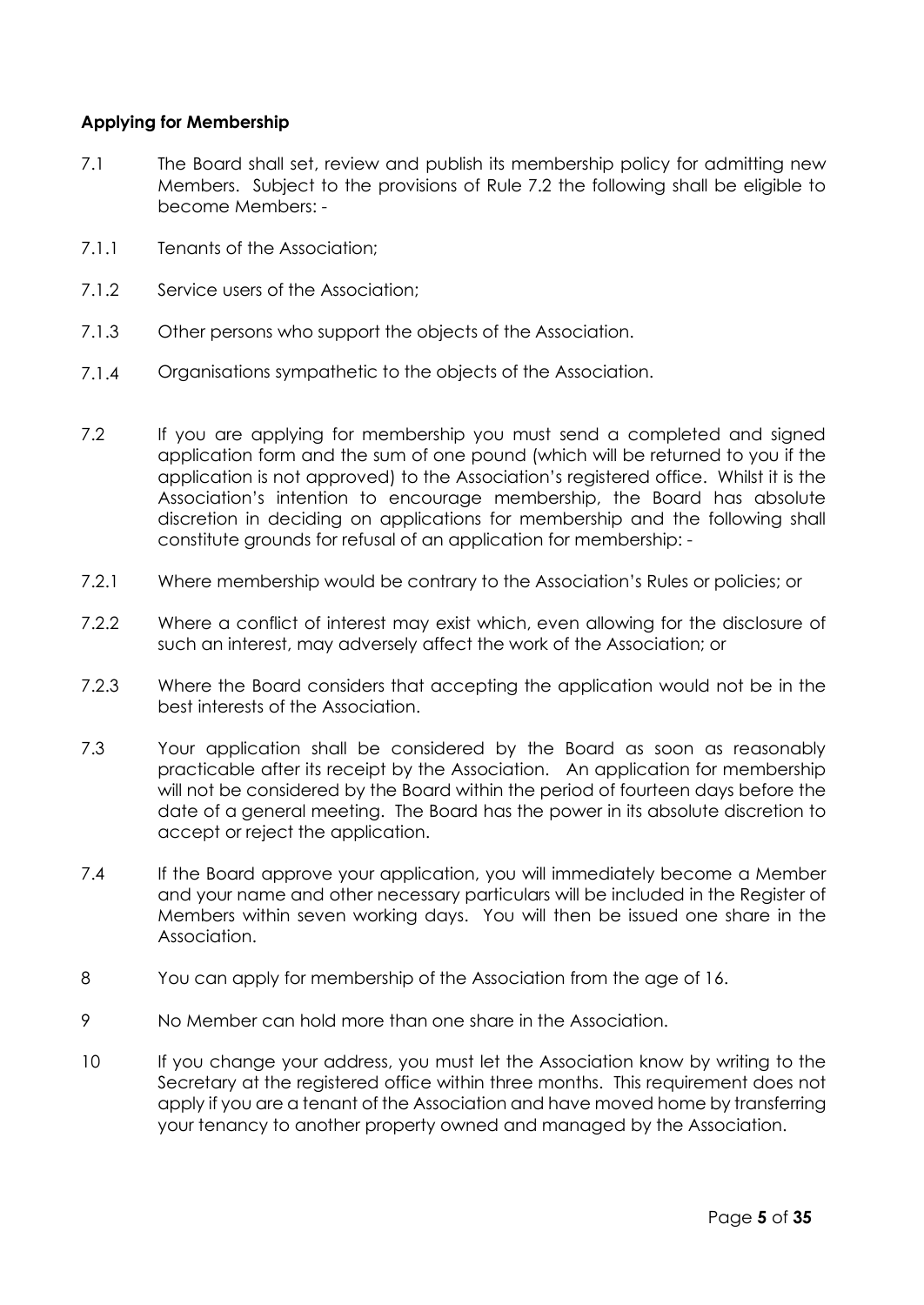# **ENDING YOUR MEMBERSHIP**

- 11.1 Your membership of the Association will end, and the Board will cancel your share and record the ending of your membership in the Register of Members if: -
- 11.1.1 You resign your membership giving seven days' notice in writing to the Secretary at the registered office; or
- 11.1.2 The Board reasonably believes that you have failed to tell the Association of a change of address as required by Rule 10; or;
- 11.1.3 For five annual general meetings in a row you have not attended, submitted apologies, exercised a postal vote or appointed a representative to attend and vote on your behalf by proxy; or
- 11.1.4 The Association receives a complaint about your behaviour and two-thirds of the Members voting at a special general meeting agree to end your membership. The following conditions apply to this procedure:
	- 11.1.4.1 the complaint must be in writing and must relate to behaviour which could harm the interests of the Association.
	- 11.1.4.2 the Secretary must notify the Member of the complaint in writing not less than one calendar month before the meeting takes place;
	- 11.1.4.3 the notice for the special general meeting will give details of the business for which the meeting is being called;
	- 11.1.4.4 you will be called to answer the complaint at the meeting. The Members present will consider the evidence supporting the complaint and any evidence you decide to introduce;
	- 11.1.4.5 the Members can vote in person or through a representative by proxy;
	- 11.1.4.6 if you receive proper notice but do not go to the meeting without providing a good reason, the meeting will go ahead without you and the Members will be entitled to vote to end your membership.
- 11.2 If your membership is ended in accordance with Rule 11.1.4, you will immediately cease to be a Member from the date that the resolution to end your membership was passed and any further application for membership by you will need to be approved by two-thirds of the Members voting at a general meeting.

# **REPRESENTING AN ORGANISATION**

12.1 An organisation which is a Member is free to nominate any person it considers suitable as its representative to the Association. That person will represent all of the organisation's rights and powers at general meetings.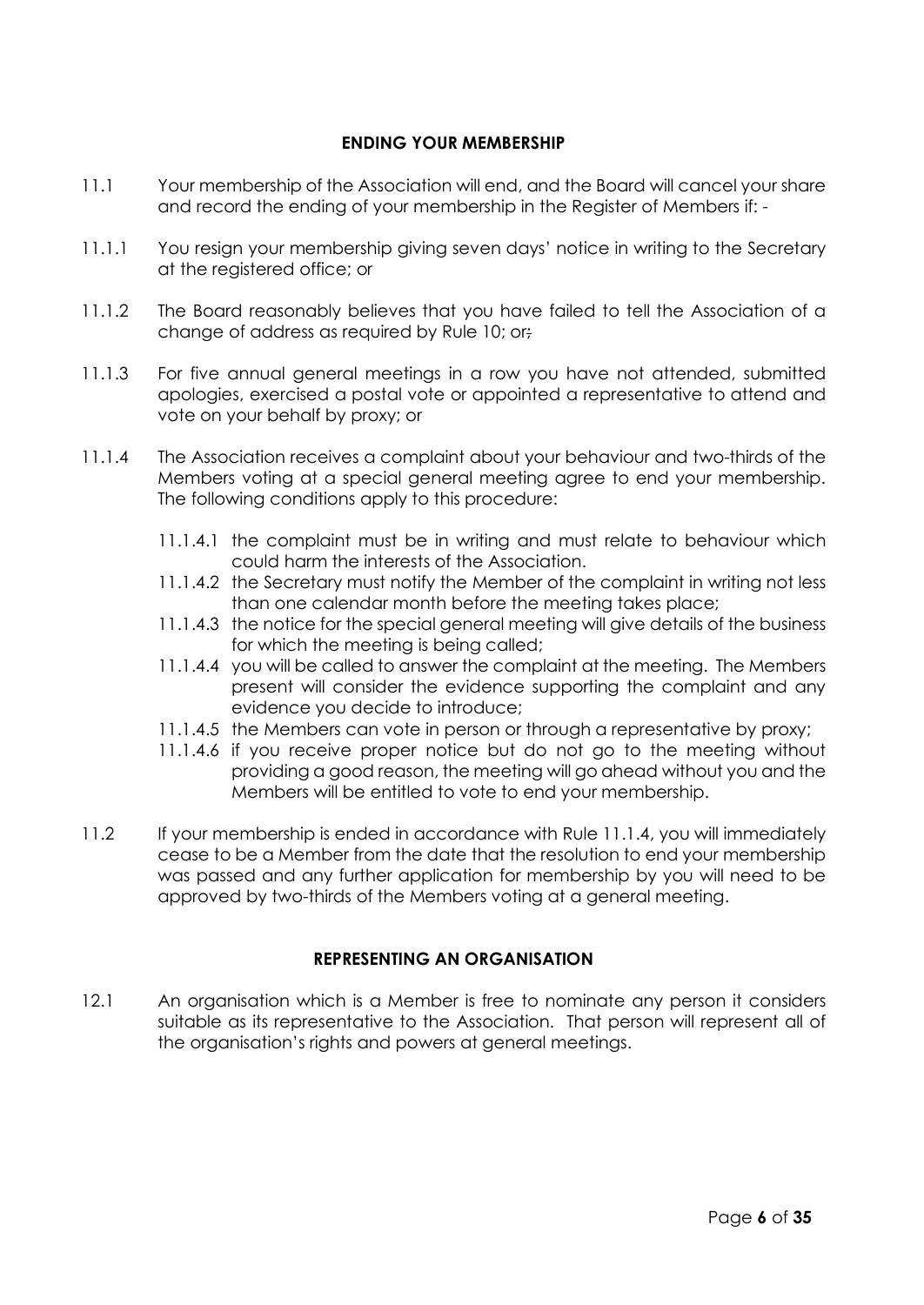- 12.2 To confirm the identity of a representative, the organisation must send the Association a copy of the authorisation or appointment of an individual as a representative. This should be signed by a Director, Secretary or Authorised Signatory of the organisation which signature must be witnessed, or in the case of a local authority, by the Chief Executive, or properly authorised Officer of the local authority.
- 12.3 An organisation can change the identity of the person entitled to represent that organisation at any time by confirming the identity of the new representative in terms of Rule 12.2 and withdrawing the authority of the original representative.
- 12.4 If you are a representative in terms of Rule 12.2, of an organisation which is a Member, you cannot be a Member as an individual yourself. If you are already a Member as an individual when you start to represent an organisation which is a Member, the Association will suspend your membership as an individual, until such time as you are no longer a representative of an organisation which is a Member.

# **SHARE CAPITAL**

# **Shares**

- 13 The share capital of the Association will be raised by issuing one-pound shares to Members. Shares cannot be held jointly. Joint tenants of the Association may each become individual Members.
- 14 There is no interest, dividend or bonus payable on shares.

# **Transferring Shares**

- 15 You shall not be entitled to any property of the Association in your capacity as Member and your share is not withdrawable or transferable save in the circumstances set out in Rules 16 and 17.
- 16 You cannot sell your share, but you can transfer it if the Board agrees.
- 17.1 If you die or end your membership or have your membership ended, or you are a representative of an organisation which no longer exists, the Board will cancel your share (except in those circumstances outlined in Rules 17.2 and 17.3) and the value of the share will then belong to the Association.
- 17.2 You can nominate the person to whom the Association must transfer your share in the Association when you die, as long as the person that you nominate is eligible for membership under these Rules and in terms of the Association's membership policies. On being notified of your death, the Board shall transfer or pay the full value of your share to the person you have identified. Your nomination must be in the terms required by the Co-operative and Community Benefit Societies Act 2014.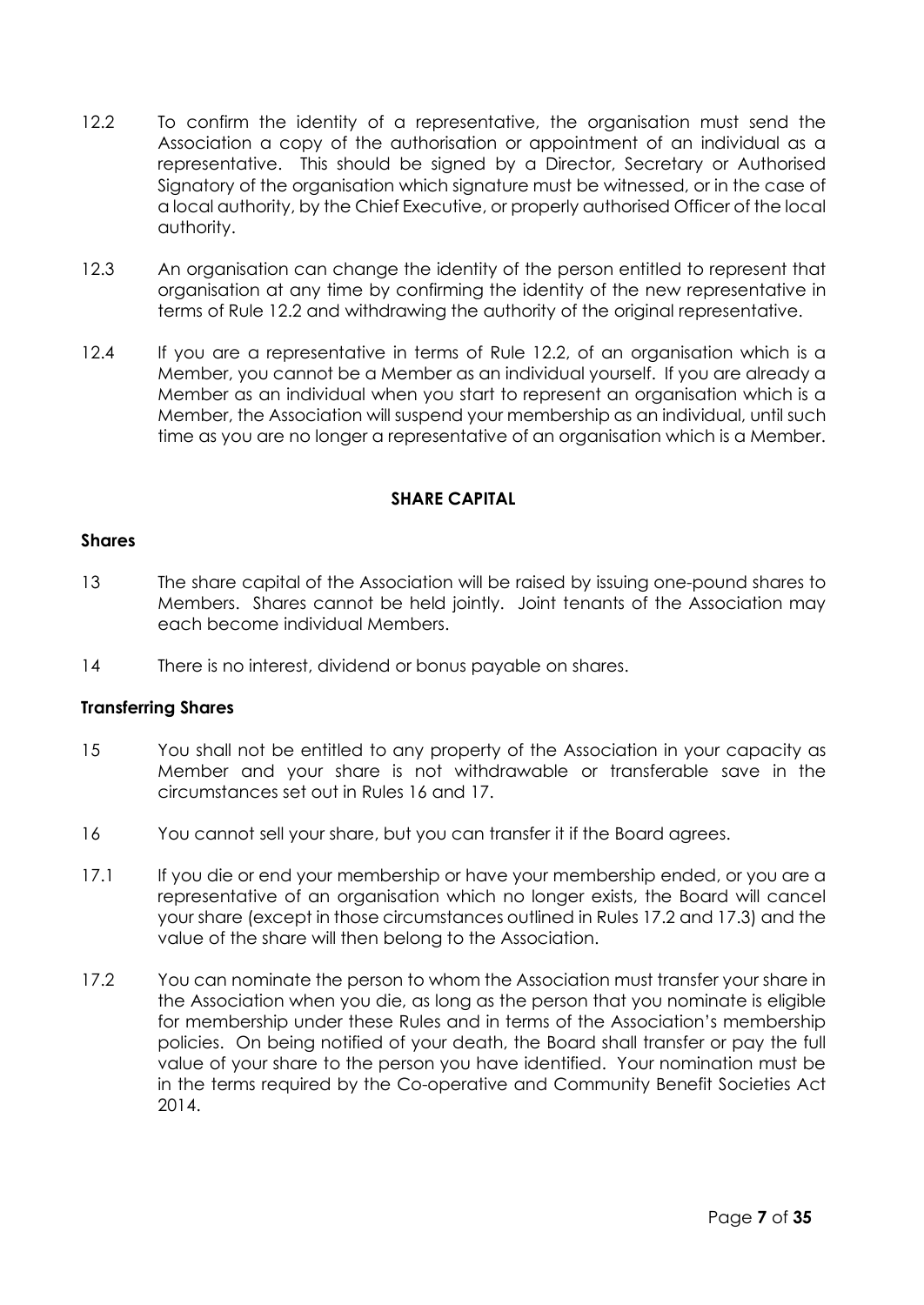17.3 If you die or become bankrupt and your personal representative or trustee in bankruptcy seeks to claim your share, the Board (to the extent that your personal representative or trustee in bankruptcy has right) will transfer or pay the value of your share in terms of your representative's or trustee's instructions.

# **BORROWING POWERS**

- 18.1 The Association can borrow money as long as the total borrowing at any time is not more than £100m.
- 18.2 In respect of any proposed borrowing for the purposes of Rule 18.1, the amount remaining undischarged of any index-linked loan previously borrowed by the Association or any deep discounted security shall be deemed to be the amount needed to repay such borrowing in full if the pre-existing borrowing became repayable in full at the time of the proposed borrowing.
- 18.3 For the purposes of Rule 18.1 in respect of any proposed borrowing intended to be index-linked or on any deep discounted security the amount of borrowings shall be deemed to be the proceeds of such proposed borrowings that would be receivable by the Association at the time of the proposed borrowing.
- 18.4 The Association will not pay more than the market rate of interest as determined by the Board having regard to the terms of the loan on any money borrowed.
- 18.5 The Association will not accept money on deposit.
- 18.6 The Association can lend money to an organisation which is a subsidiary of the Association within the meaning of the Companies Act 2006 or the Co-operative and Community Benefit Societies Act 2014 at a market rate of interest as determined by the Board having regard to the terms of the loan. Where the Association is using a loan facility to on lend it must comply with the Regulatory Framework and Regulatory Guidance issued by The Scottish Housing Regulator from time to time.
- 18.7 The Association may borrow money from such lawful sources as is permitted by its Treasury Management Policy subject always to the requirement that the Association will comply with the Regulatory Framework and Regulatory Guidance issued by The Scottish Housing Regulator from time to time.
- 18.8 Subject to the foregoing provisions the Board can determine and change the conditions under which the Association borrows or lends money.
- 19. The Association shall not lend money to Members.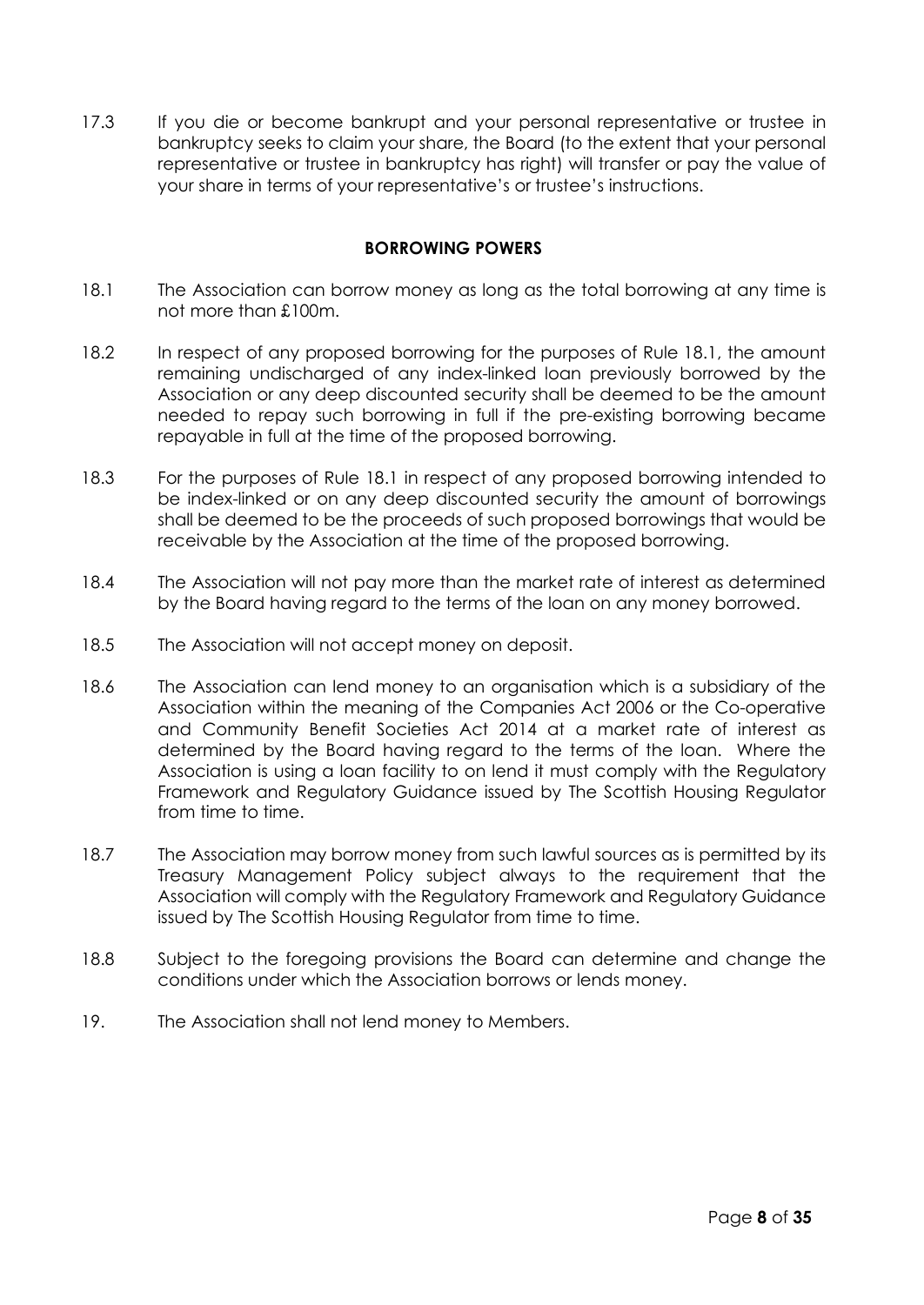# **GENERAL MEETING**

- 20. Notwithstanding any other provisions of the Rules (which shall be subject to the terms of this Rule 20) a Member cannot insist on attending a general meeting of the Members, or voting at the meeting, by any particular means. Further, the following provisions shall apply to the conduct of general meetings when so determined by the Board: -
	- 20.1 A general meeting need not be held in any particular place and the meeting may be held without any number of those participating in the meeting being together at the same place;
	- 20.2 A general meeting may be held by any means which permits the Members attending to hear and comment on the proceedings during the meeting. Members attending the meeting by such means shall be present at the meeting for the purposes of Rule 24.1; and
	- 20.3 A Member is able to exercise the right to vote at a meeting (including if a poll is required) by such means as is determined by the Chairperson and which permits the Member's vote to be taken into account in determining whether or not a resolution is passed.

# **Annual General Meeting**

- 21. The Association will hold a general meeting known as the annual general meeting within six months of the end of each financial year of the Association. The functions of the annual general meeting are to:
	- 21.1 present the Chairperson's report on the Association's activities for the previous year;
	- 21.2 present the accounts, balance sheet and auditor's report;
	- 21.3 elect Board Members.
	- 21.4 appoint the auditor for the following year; and
	- 21.5 consider any other general business included in the notice calling the meeting.

# **Special General Meeting**

- 22.1 All general meetings other than annual general meetings are known as special general meetings. The Secretary will call a special general meeting if:
	- 22.1.1 the Board requests one; or
	- 22.1.2 At least four Members request one in writing. If there are more than 40 Members, at least one tenth of all the Members must ask for the meeting.
- 22.2 Whoever asks for the meeting must give the Secretary details of the business to be discussed at the meeting.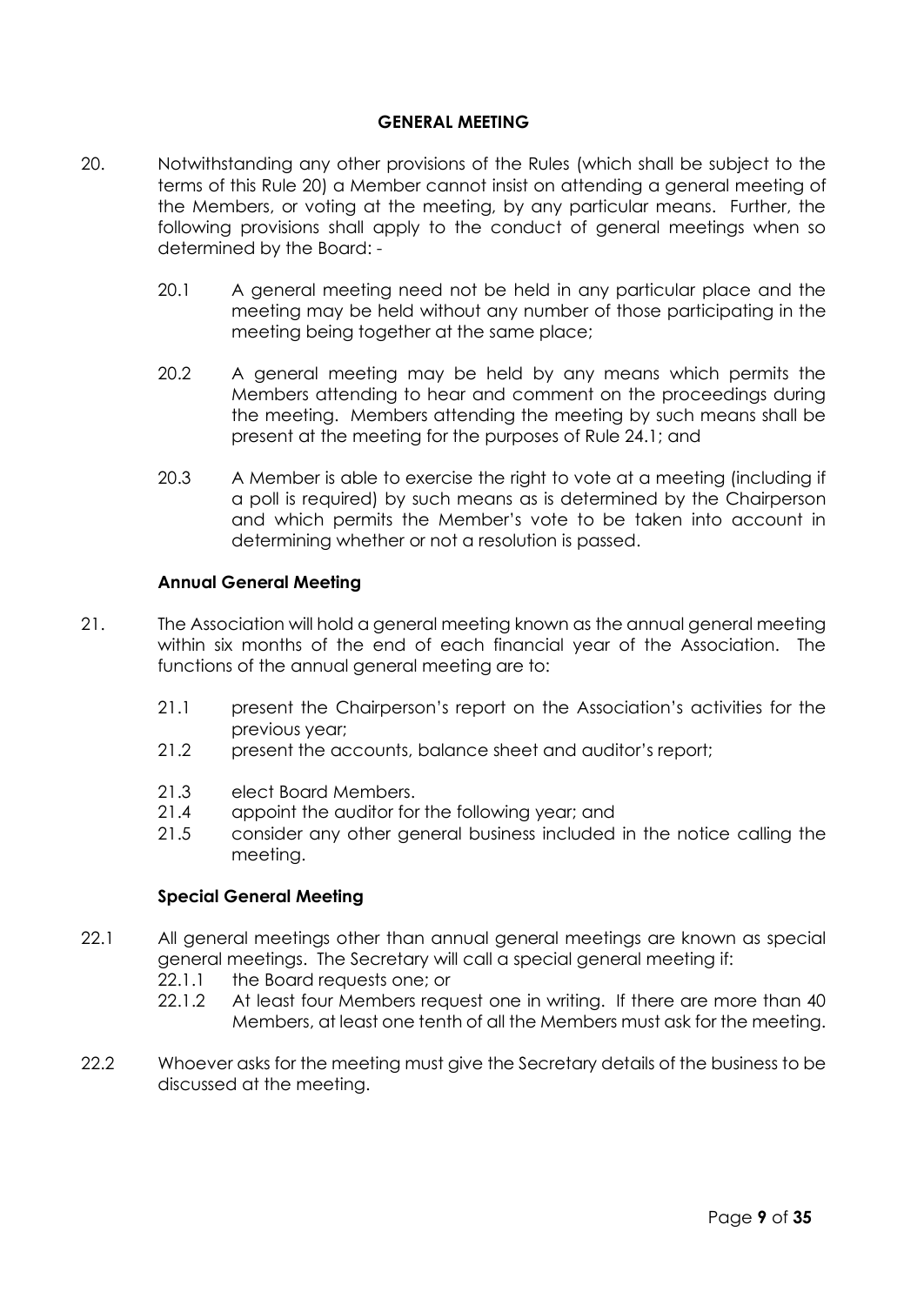- 22.3 If a special general meeting is requested, the Secretary must within 10 days of having received the request give all Members notice calling the meeting. The meeting must take place within 28 days of the Secretary receiving the Members' request. The Secretary should decide on a time, date and place for the meeting in consultation with the Board or the Chairperson, but if such consultation is not practicable the Secretary can on his/her own decide the time, date and place for the meeting.
- 22.4 If the Secretary fails to call the meeting within 10 days, the Board or the Members who requested the meeting can arrange the meeting themselves.
- 22.5 A special general meeting must not discuss any business other than the business mentioned in the notice calling the meeting.

# **Notice for Meetings**

- 23.1 The Secretary will call all general meetings by written notice posted or sent by fax or email to every Member at the address, fax number or email address given in the Register of Members at least 14 days before the date of the meeting. This notice will give details of:
	- 23.1.1 the time, date and place of the meeting;
	- 23.1.2 whether the meeting is an annual or special general meeting;
	- 23.1.3 the business for which the meeting is being called.
- 23.2 The Board may ask the Secretary to include with the letter or send separately to Members any relevant papers or accounts. If a Member does not receive notice of a meeting or papers relating to the meeting, this will not stop the meeting going ahead as planned. Each communication sent to a Member by post, addressed to his or her registered address, shall be deemed to have arrived forty-eight hours after being posted. Each communication sent to a Member by fax or email shall be deemed to have arrived on the day it is sent.
- 23.3 The proceedings of a meeting shall not be invalidated by the inadvertent failure of the Association to send a notice calling the meeting to any Member.

# **PROCEDURE AT GENERAL MEETINGS**

24.1 For a meeting to take place there must be at least seven Members either present at the meeting or represented by a representative approved in terms of Rule 27.1. If there are more than 70 Members, at least one-tenth must either be present or represented by a representative in terms of Rule 27.1.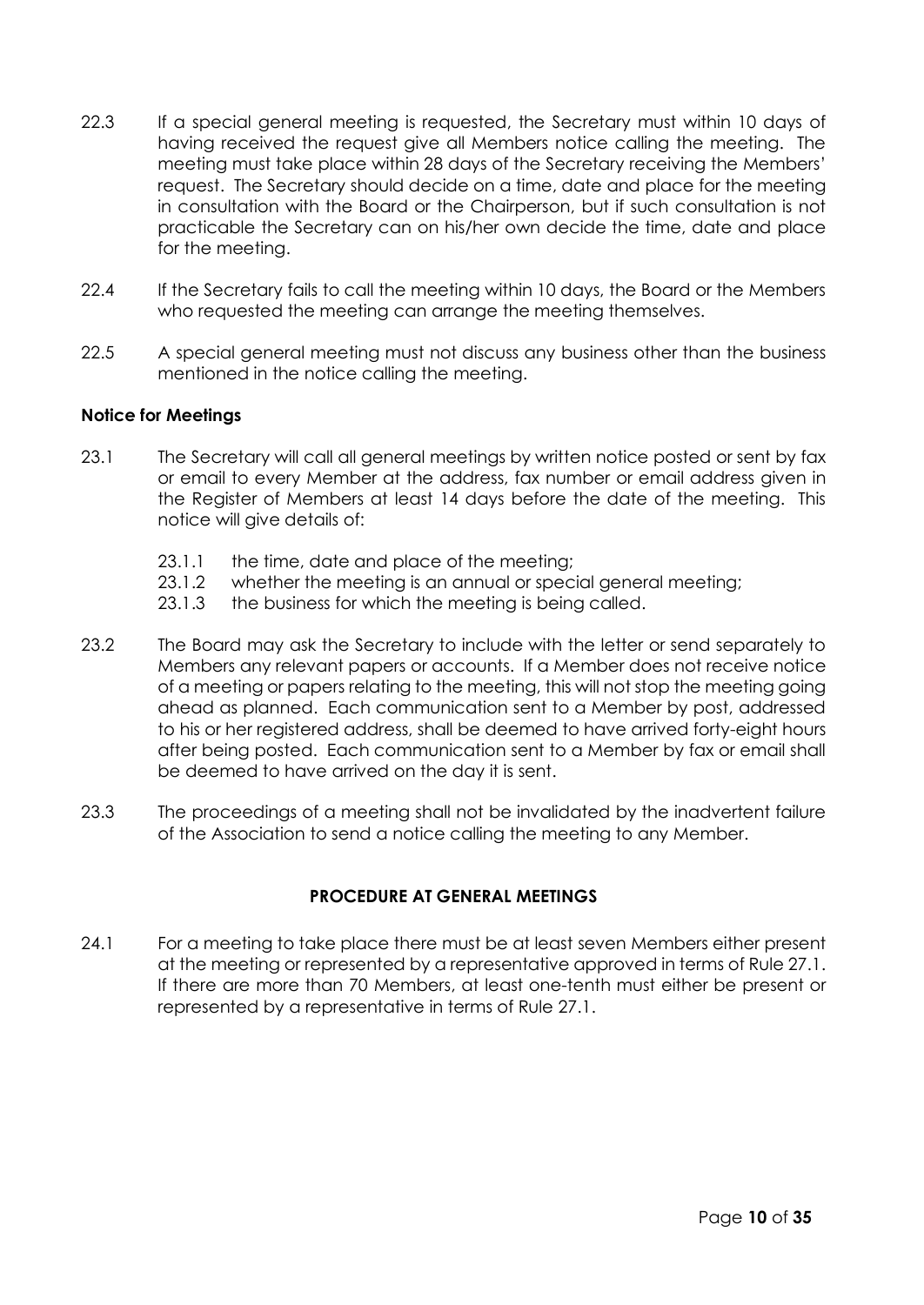- 24.2 If not enough Members are present in person or by representative within half an hour of the time the meeting was scheduled to start, the meeting shall be rescheduled to the same day the following week at the same time and at such place as may be fixed by the Chairperson of the meeting and announced at the meeting. There is no need to give notice to Members of the rescheduled meeting. If at that meeting, there are not enough Members present in person or by representative at the scheduled starting time the meeting can still go ahead.
- 25 If a majority of Members present agree, the Chairperson of a meeting can adjourn the meeting. No business can be discussed at the adjourned meeting other than the business not reached or left unfinished at the original meeting. There is no need to give notice to Members of the adjourned meeting.
- 26.1 The Chairperson of the Board will be Chairperson at all meetings of the Association. If there is no Chairperson or he/she is not present or willing to act, the Members present must elect a Member of the Board to be Chairperson of the meeting. If no Board Members are present, the Members present must elect a Member to be Chairperson of the meeting.
- 26.2 If the Chairperson arrives later, after the meeting has commenced, s/he will take over as Chairperson of the meeting as soon as the current agenda item is concluded.

# **Proxies/Representatives/Postal Votes**

- 27.1 To appoint a representative to vote on your behalf by proxy, you must let the Association have a properly completed document in the form shown in Appendix 1. Your representative does not need to be a Member. The document must reach the Association at least five days before the meeting at which you want to be represented. The Chairperson shall not be entitled to act as a representative for any other Member.
- 27.2 If there is any doubt about whether your representative has authority to vote, the Chairperson will decide, and his/her decision will be final.
- 27.3 The maximum number of proxy votes that may be cast by any one person is 10.
- 27.4 To reverse your appointment of a representative, you must let the Association have a properly completed document in the form shown in Appendix 2. The document must be presented to the Association before the meeting at which you no longer want to be represented convenes. Alternatively, if you declare yourself present before the meeting convenes, the appointment of a representative to vote on your behalf will automatically fall.
- 27.5 The Chairperson will report to the meeting the details of any documents seeking to appoint a representative received but which are not valid. If you represent an organisation, your authorisation or appointment as a representative requires to be in accordance with the terms of Rule 12.2.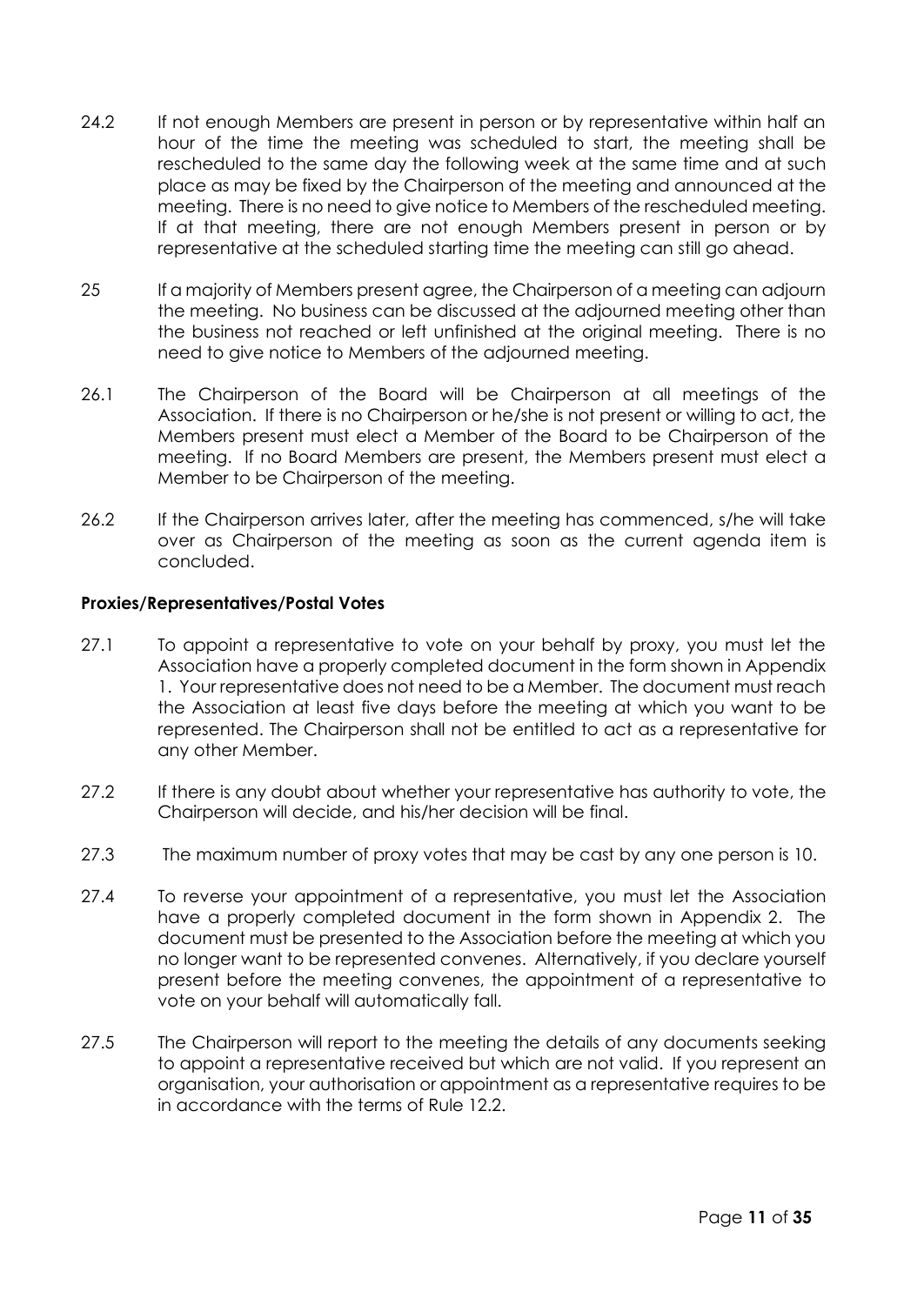27.6 If there is to be an election of Board Members at an Annual General Meeting, you can vote by post. Not less than 14 days before a meeting is held at which one or more Board Members will be elected, you will receive a ballot paper for the election. You can vote in the election by returning the ballot paper to the Secretary at least 5 days before the day of the meeting, or by bringing your ballot paper along to the meeting.

# **Voting**

- 28 If a decision of a meeting is put to the vote, the outcome will be determined by the majority of those Members voting. Voting will be by a show of hands except where a poll is requested or required. Votes cannot be taken on resolutions which conflict with any provisions of these Rules or the law.
- 29.1 Where a vote is by a show of hands every Member present in person has one vote. Where a vote is by a poll every Member present in person or who has appointed a representative has one vote. Where an appointed proxy is present, and he/she advises the Chairperson, the Chairperson shall direct that the vote is by a poll.
- 29.2 In relation to the election of Board Members, the vote is by a poll using the ballot paper issued to the Members prior to the meeting; votes received by post in advance of the meeting will be counted in the total number of votes at the meeting.
- 30 If there is an equal number of votes for and against a resolution, or in relation to the election of Board Members, the Chairperson will have a second and deciding vote. The Chairperson's announcement of the decision of a vote will be final and conclusive. The decision is then recorded in the minutes of the meeting. There is no need to record the number of votes for or against the decision.
- 31.1 A poll can be required before or immediately after a vote by a show of hands, if at least one-tenth of the Members present at the meeting (in person or by proxy through a representative appointed in accordance with Rule 27.1) request this.
- 31.2 A poll must take place as soon as the Chairperson has agreed to it, in line with the Chairperson's instructions. The result of the poll will stand as the decision of the meeting.

# **PROCEEDINGS AT GENERAL MEETINGS**

- 32 All speakers must direct their words to the Chairperson. All Members must remain quiet and orderly while this is happening.
- 33 You will not be allowed to speak more than once on any individual matter unless it is to explain something or ask for an explanation until every other Member has had the chance to speak. You will then have the opportunity to speak a second time on a matter but only if the Chairperson agrees. Where the Chairperson raised the matter for discussion initially, she/he shall be permitted to make a final reply on the matter.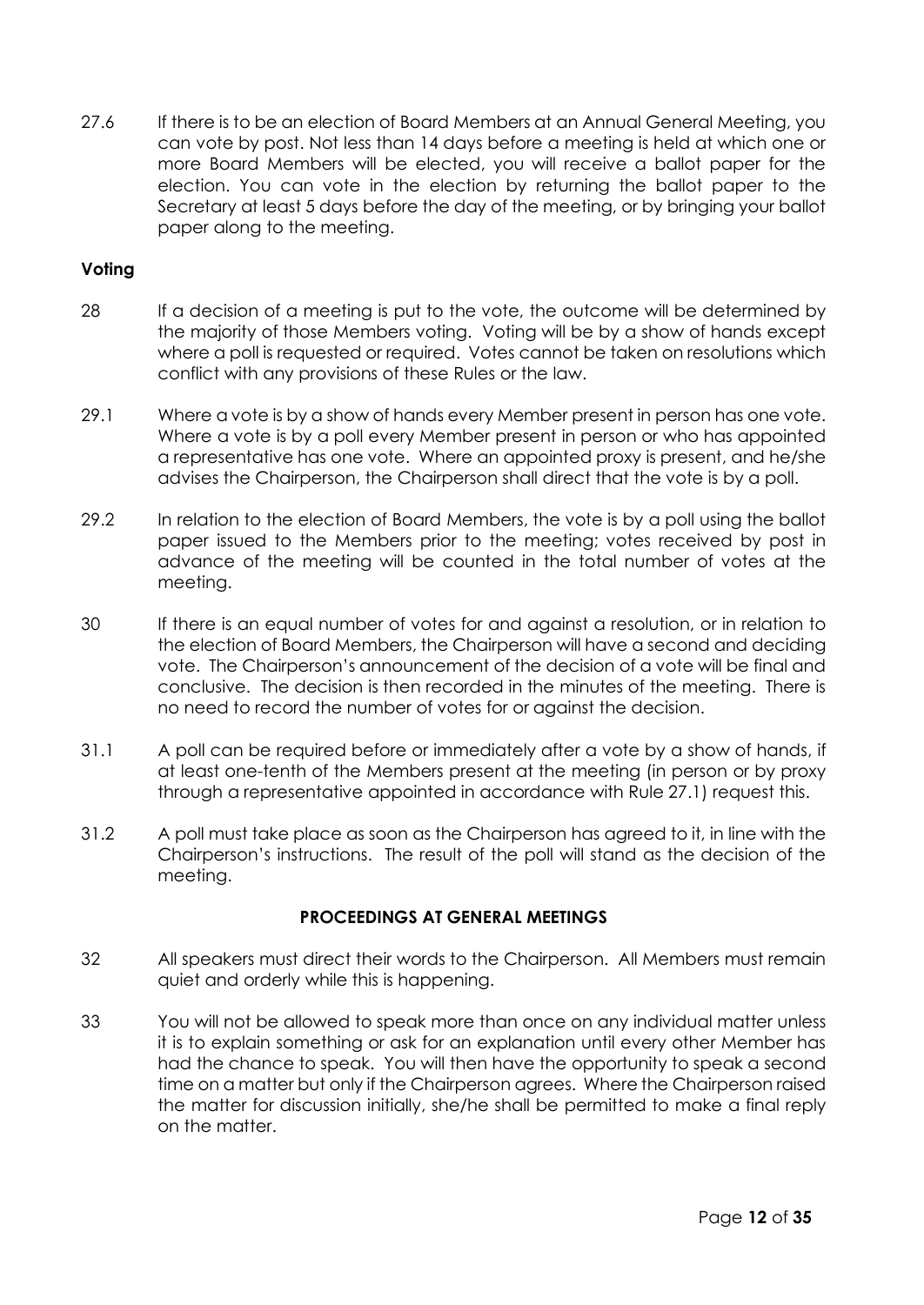- 34 The Chairperson will decide how long each speaker is allowed to speak, allowing equal time to each speaker.
- 35 If any point arises which is not covered in these Rules, the Chairperson will give his/her ruling. If the Chairperson's ruling is challenged by more than one person, the Chairperson will step down and those present will decide the point raised on a majority vote. If the vote is tied, the Chairperson's original ruling is carried.
- 36 Meetings must not last longer than two hours unless at least two-thirds of the Members present agree after the end of that time to continue the meeting.

# **THE BOARD OF MANAGEMENT**

# **Composition of the Board**

- 37.1 The Association shall have a Board of Management which shall have a minimum of 7 and a maximum (including co-optees) of 15 persons. The Association shall keep up to date a register of the names of the Board Members which shall be made available to any person at no cost. The names of Board Members will also be published by the Association on its website, and in its annual reports and other similar documentation.
- 37.2 The first Board Members will be the Members who have signed the application to register the Association. The first Members and all subsequent Members who are eligible shall be Board Members until there are more than seven Members. Once there are more than seven Members of the Association, at the end of the next annual general meeting, all of the Board Members shall retire.
- 37.3 A person must be aged 18 or over and a Member to become a Board Member (including any person appointed to fill a casual vacancy) other than a person appointed as a co-optee or appointed by The Scottish Housing Regulator who must be aged 18 or over but need not be a Member.
- 37.4 An employee of the Association, or a Close Relative of an employee, may not be a Board Member.
- 37.5 No Board Member may take office until they have agreed to and signed the Association's code of conduct for Board Members.
- 37.6 The Board shall assess annually the skills, knowledge, diversity and objectivity that it needs for its decision making and what is contributed by the Board Members by way of annual performance reviews. The Board must be assured that any Board Member who has continuous service on the Board of nine years or more and who is seeking re-election is able to demonstrate his/her continued effectiveness as a Board Member. before he/she may stand for re-election.
- 37.7 Each of the Board Members shall, in exercising his/her role as a Board Member, act in the best interests of the Association, its tenants and service users and will not place any personal or other interests ahead of his/her primary duty to the Association; and, in particular, must:-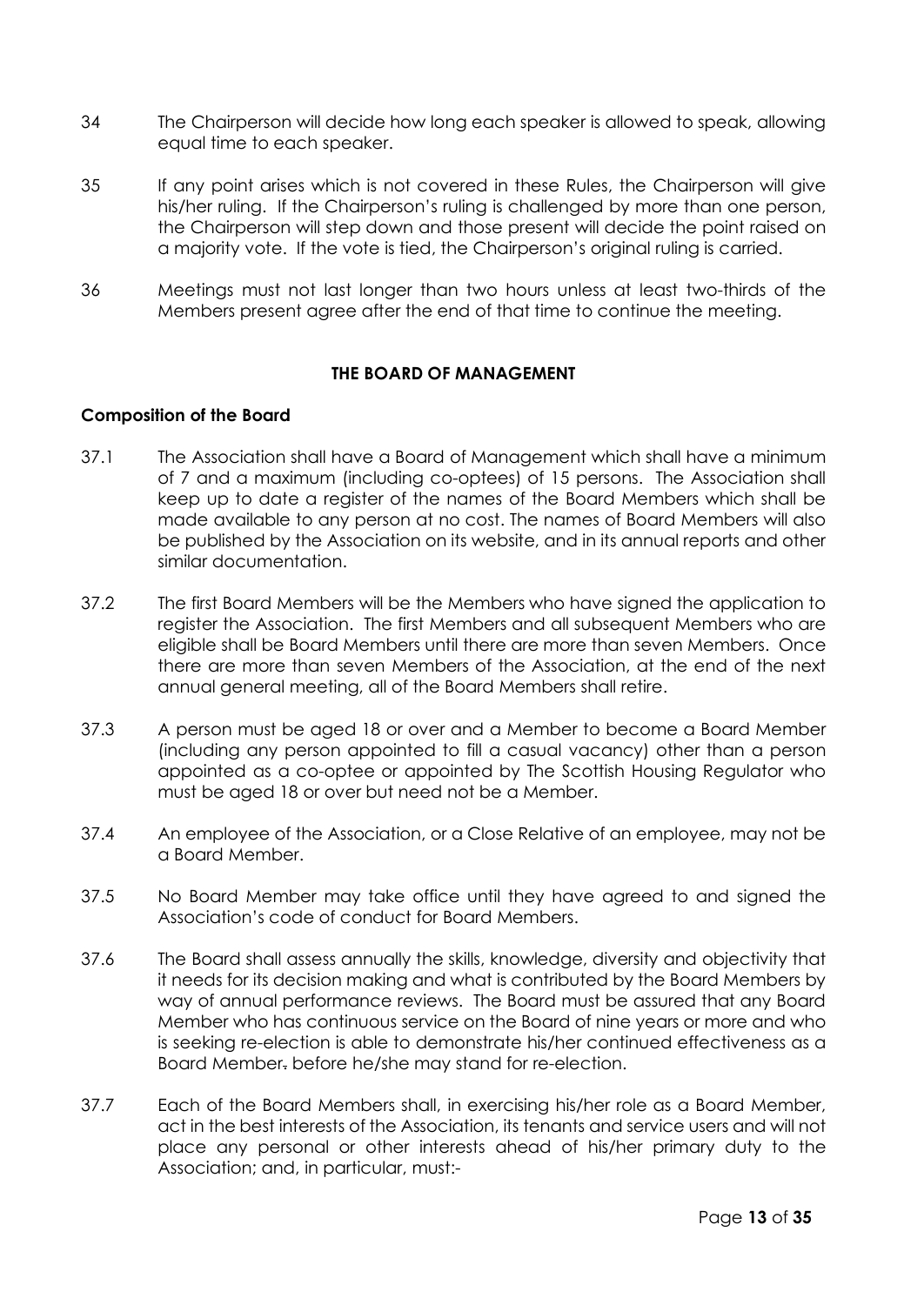- 37.7.1 seek, in good faith, to ensure that the Association acts in a manner which is in accordance with its objects.
- 37.7.2 act with the care and diligence which it is reasonable to expect of a person who is managing the affairs of another person.
- 37.7.3 in circumstances giving rise to the possibility of a conflict of interest between the Association and any other party: -
	- 37.7.3.1 put the interests of the Association before that of the other party, in taking decisions as a Board Member;
	- 37.7.3.2 where any other duty prevents him/her from doing so, disclose the conflicting interest to the Association and refrain from participating in any discussions or decisions involving the other Board Members with regard to the matter in question
- 37.7.4 ensure that the Association complies with any direction, requirement, notice or duty imposed on it by the Charities and Trustee Investment (Scotland) Act 2005.
- 37.8 The Board can require that a Board Member who is being investigated for a potential breach of the Association's Code of Conduct for Board Members take leave of absence and not attend any meeting in his or her capacity as Board Member until the Board has completed its consideration of the potential breach. When on such leave of absence, the Board Member will not be entitled to receive minutes and/or documents in his or her capacity as a Board Member relating to the business of the Association.

# **Interests**

- 38.1 The Board shall set and periodically review its policy on payments and benefits. If a person is a Member, employee of the Association or serves on the Board or any sub-committee he/she must not receive any payment or benefit unless it is permitted by the policy. In making any payment or conferring any benefit the Association shall act at all times with transparency, honesty and propriety.
- 38.2 If a person serves on the Board or any sub-committee, he/she must declare any personal or other external interests on an annual basis in accordance with the Association's Code of Conduct for Board Members. If while serving on the Board that person has any conflict of interest in any contract or other matter about to be discussed at a meeting, he/she must tell the Board. He/she will be required to leave the meeting while the matter is discussed and will not be allowed to vote on the matter or to stay in the meeting while any vote on the matter is being held. If that person is inadvertently allowed to stay in the meeting and vote on the matter, his/her vote will not be counted.
- 38.3 If a person serves on the Board or any sub-committee he/she must not receive any payment or benefit unless it is permitted by the Charities and Trustee Investment (Scotland) Act 2005 and as set out in the Association's policy referred to in Rule 38.1. He/she shall also comply with the requirements of the Charities and Trustee Investment (Scotland) Act 2005 in respect of any conflict of interest that might arise.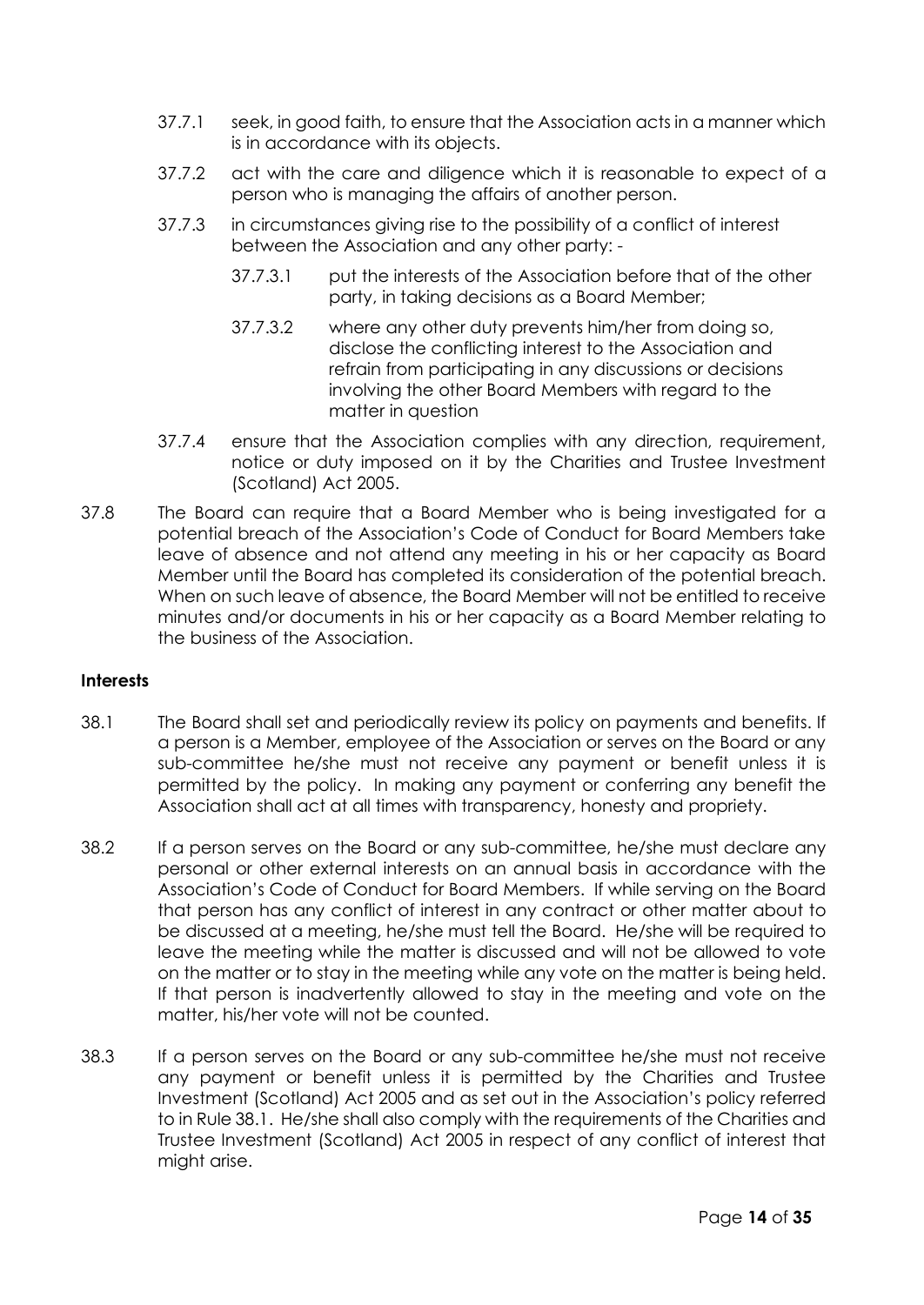### **ELECTING BOARD MEMBERS**

- 39.1 At the end of the first annual general meeting after the total membership of the Association has risen to seven or more, all Board Members must retire. From then on, at the end of every annual general meeting, one-third of the Board Members or the nearest whole number thereto, must retire. Anybody appointed as a cooptee under Rule 42.1 or to fill a casual vacancy under Rule 41 and who retires for that reason, shall not count towards the one third provision. The retiring Board Members should be selected in accordance with Rule 39.2.
- 39.2 In the absence of Board Members standing down voluntarily, the retiring Board Members should be those who have served the longest on the Board since the date of their last election. If two or more Board Members have served equally long and cannot agree who should retire, they must draw lots.
- 39.3 Board Members must also retire if they have been co-opted onto the Board under Rule 42.1 or have filled casual vacancies under Rule 41.
- 39.4 If a Board Member retires from the Board in terms of Rule 39 on the date of the next annual general meeting, that Board–Member can stand for re-election without being nominated.
- 40.1 If, at the annual general meeting the number of Members standing for election is less than or equal to the number of vacant places, the Chairperson will declare them elected without a vote. If there are more Members standing for election than there are vacant places, those present at the general meeting or those exercising a postal vote in accordance with Rule 27.6 will elect Members onto the Board, in accordance with Rule 29.2. Each Member present or who has appointed a representative will have one vote for each place to be filled on the Board. A Member must not give more than one vote to any one candidate.
- 40.2 The Association will post or send by fax or email intimation of the intended date of the annual general meeting and information on the nomination procedure to each Member at the address, fax number or email address given in the Register of Members of the Association not less than 28 days before the date of the meeting. Nominations for election to the Board can be made only by Members, must be in writing and in the form specified by the Association and must give the full name, address and occupation of the Member being nominated. A Member cannot nominate himself/herself for election to the Board. Nominations must be signed by and include a signed statement from the Member being nominated to show that they are eligible to join the Board in accordance with Rules 37.4 and 43, and that they are willing to be elected. Nomination forms can be obtained from the Association and must be completed fully and returned by hand or by post to the Association's registered office at least 21 days before the general meeting.
- 40.3 A nomination for election to the Board can be rejected by a decision by not fewer than three quarters of the Board Members on one or more of the following grounds: -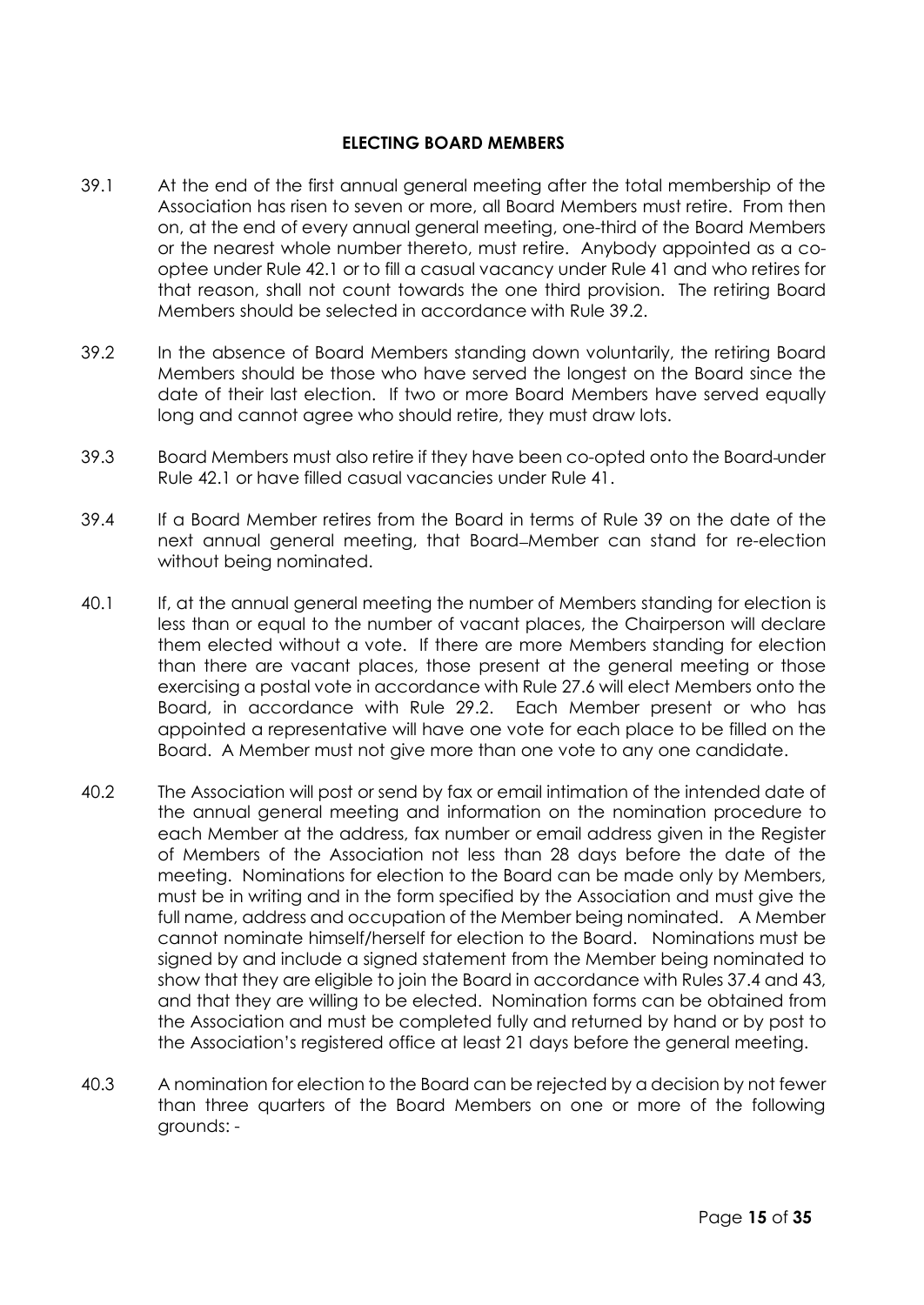- 40.3.1 where election to the Board would be contrary to the Association's Rules or policies; or
- 40.3.2 where a conflict of interest may exist which, even allowing for the disclosure of such an interest may adversely affect the work of the Association; or
- 40.3.3 where there is clear evidence of relevant circumstances from which it is concluded that election to the Board would not be in the best interests of the Association.
- 40.4 The rejection of a nomination for election to the Board shall be notified to the Member concerned in writing at any time prior to the date of the relevant annual general meeting.
- 41 If an elected Board Member leaves the Board between the annual general meetings, this creates a casual vacancy and the Board can appoint a Member to take their place on the Board until the next annual general meeting.

# **Co-optees**

- 42.1 The Board can co-opt to the Board or to a sub-committee anyone it considers is suitable to become a Board Member or member of a sub-committee. Co-optees do not need to be Members, but they can only serve as co-optees on the Board or sub-committee until the next annual general meeting or until removed by the Board. A person co-opted to the Board can also serve on any sub- committees.
- 42.2 A person appointed as a co-optee shall undertake the role of Board Member or member of a sub-committee and accordingly will be subject to the duties and responsibilities of a Board Member. Co-optees can take part in discussions at the Board or any sub-committees and vote at Board and sub-committee meetings on all matters except those which directly affect the Rules, the membership of the Association or the election of the Association's Office Bearers. Co-optees may not stand for election, nor be elected as one of the Office Bearers of the Board.
- 42.3 Board Members co-opted in this way must not make up more than one-third of the total number of the Board or sub-committee members at any one time. The presence of co-optees at Board Meetings will not be counted when establishing whether the minimum number of Board Members are present to allow the meeting to take place as required by Rule 48 and the presence of co-optees will not count towards the quorum for sub-committee meetings.

# **Eligibility for the Board**

- 43.1 A person will not be eligible to be a Board Member and cannot be appointed or elected as such if:-
	- 43.1.1 he/she is an undischarged bankrupt, has granted a trust deed which has not been discharged or is in a current Debt Payment Plan under the Debt Arrangement Scheme; or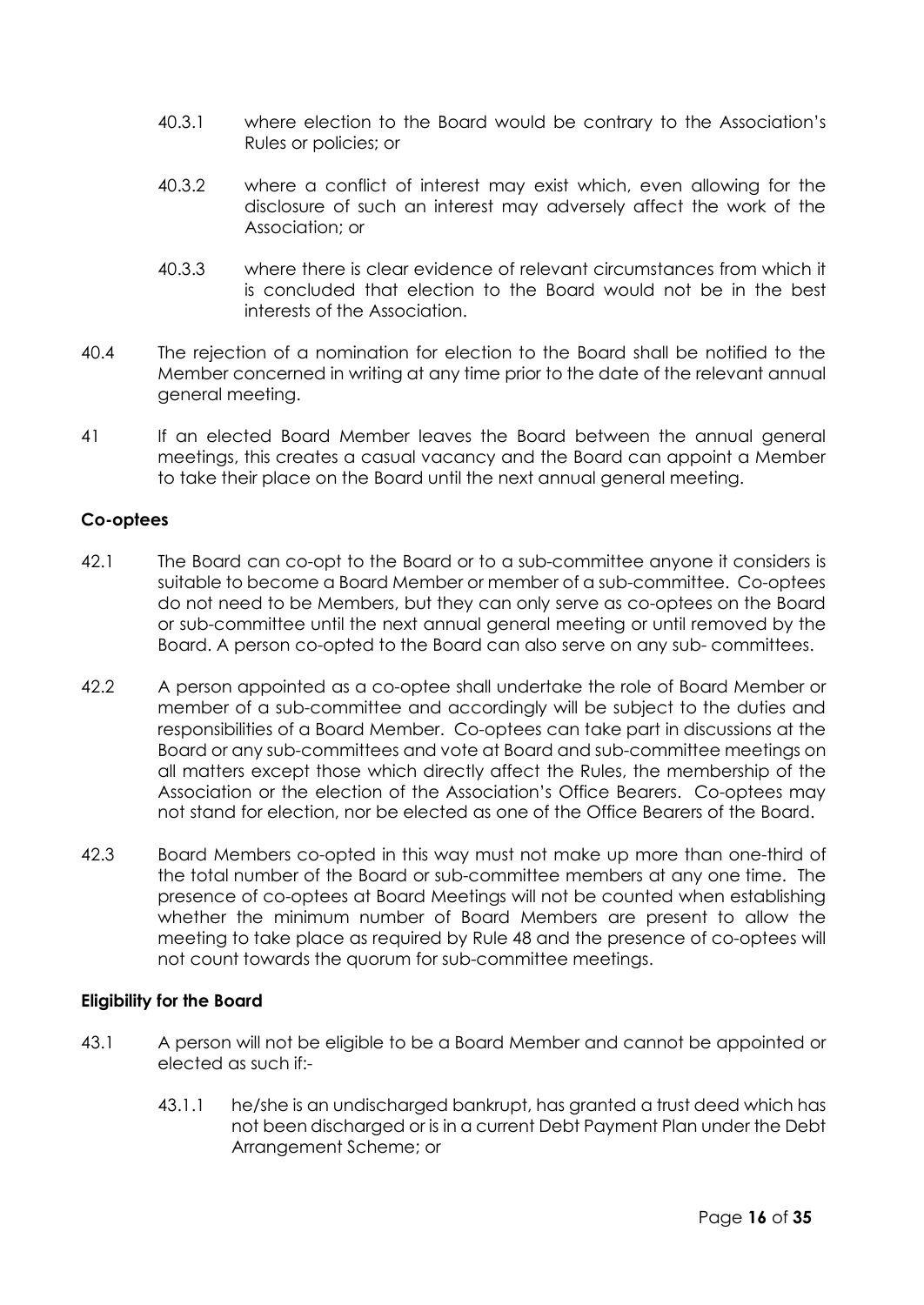- 43.1.2 he/she has been convicted of an offence involving dishonesty which is not spent by virtue of the Rehabilitation of Offenders Act 1974 or an offence under the Charities and Trustee Investment (Scotland) Act 2005; or
- 43.1.3 he/she is a party to any legal proceedings in any Court of Law by or against the Association; or
- 43.1.4 he/she is or will be unable to attend the Board Meetings for a period of 12 months; or
- 43.1.5 he/she has been removed from the Board of another registered social landlord within the previous five years; or
- 43.1.6 he/she has resigned from the Board in the previous five years in circumstances where the resignation was submitted after the date of his/her receipt of notice of a special Board meeting convened to consider a resolution for his/her removal from the Board in terms of Rule 44.5; or
- 43.1.7 he/she has been removed from the Board in terms of Rules 44.4 or 44.5 within the previous five years; or
- 43.1.8 he/she has been removed, disqualified or suspended from a position of management or control of a charity under the provisions of the Law Reform (Miscellaneous Provisions) (Scotland) Act 1990 or the Charities and Trustee Investment (Scotland) Act 2005; or
- 43.1.9 he/she has been removed from the office of charity trustee or trustee for a charity by an order made by the Charity Commissioners for England and Wales or by Her Majesty's High Court of Justice in England on the grounds of any misconduct in the administration of the charity for which he/she were responsible or to which he/she were privy, or which his/her conduct contributed to or facilitated; or
- 43.1.10 a disqualification order or disqualification undertaking has been made against that person under the Company Directors Disqualification Act 1986 or the Company Directors Disqualification (Northern Ireland) Order 2002 (which relate to the power of a Court to prevent someone from being a director, liquidator or administrator of a company or a receiver or manager of company property or being involved in the promotion, formation or management of a company); or
- 43.1.11 his/her nomination for election to the Board has been rejected in accordance with Rule 40.3 during the period between the return of the completed nomination form and the commencement of the relevant Annual General Meeting.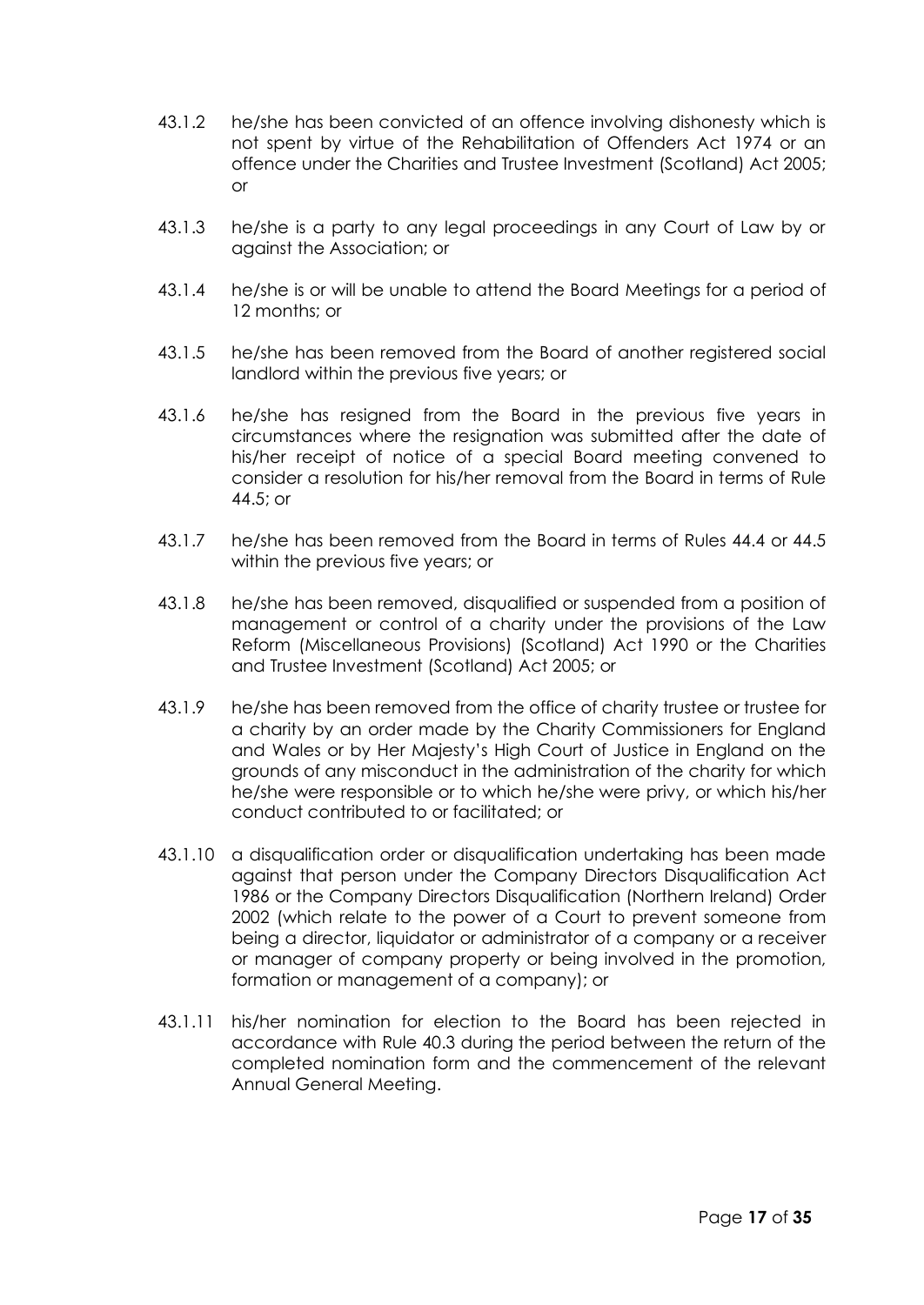- 43.2 A person cannot be re-elected as a Board Member if the Board is not satisfied under Rule 37.6 of the individual's continued effectiveness as a Board Member. In these circumstances the Board must not allow the individual to stand for reelection
- 44 A Board Member will cease to be a Board Member if:
	- 44.1 he/she resigns his/her position as a Board Member in writing; or
	- 44.2 he/she ceases to be a Member unless he/she is a co-optee in terms of Rule 42.1 or an appointee of The Scottish Housing Regulator; or
	- 44.3 he/she misses four Management Board meetings in a row without special leave of absence previously being granted by the Board either at his/her request or by exercise of the Board's discretion; or
	- 44.4 the majority of Members voting at a general meeting decide this. (The Members at the meeting may then elect someone to take his/her place. If a replacement is not elected at the meeting, the Board may appoint a Board Member in terms of Rule 41); or
	- 44.5 the majority of those remaining Board Members present and voting at a special meeting of the Board convened for the purpose decide to remove him/her as a Board Member. The resolution to remove him/her as a Board Member must relate to one of the following issues:
		- 44.5.1 failure to perform to the published standards laid down by the Scottish Federation of Housing Associations and/or The Scottish Housing Regulator adopted and operated by the Association;
		- 44.5.2 failure to sign or failure to comply with the Association's Code of Conduct for Board Members; or
		- 44.5.3 a breach of the Association's Rules, standing orders or other policy requirements;
	- 44.6 he/she becomes ineligible as a Board Member in terms of Rule 43; or
	- 44.7 he/she is a co-optee or was appointed to fill a casual vacancy and whose period of office is ended in accordance with Rules 39.1 or 42.1; or
	- 44.8 he/she is a Board Member retiring in accordance with Rule 39.1.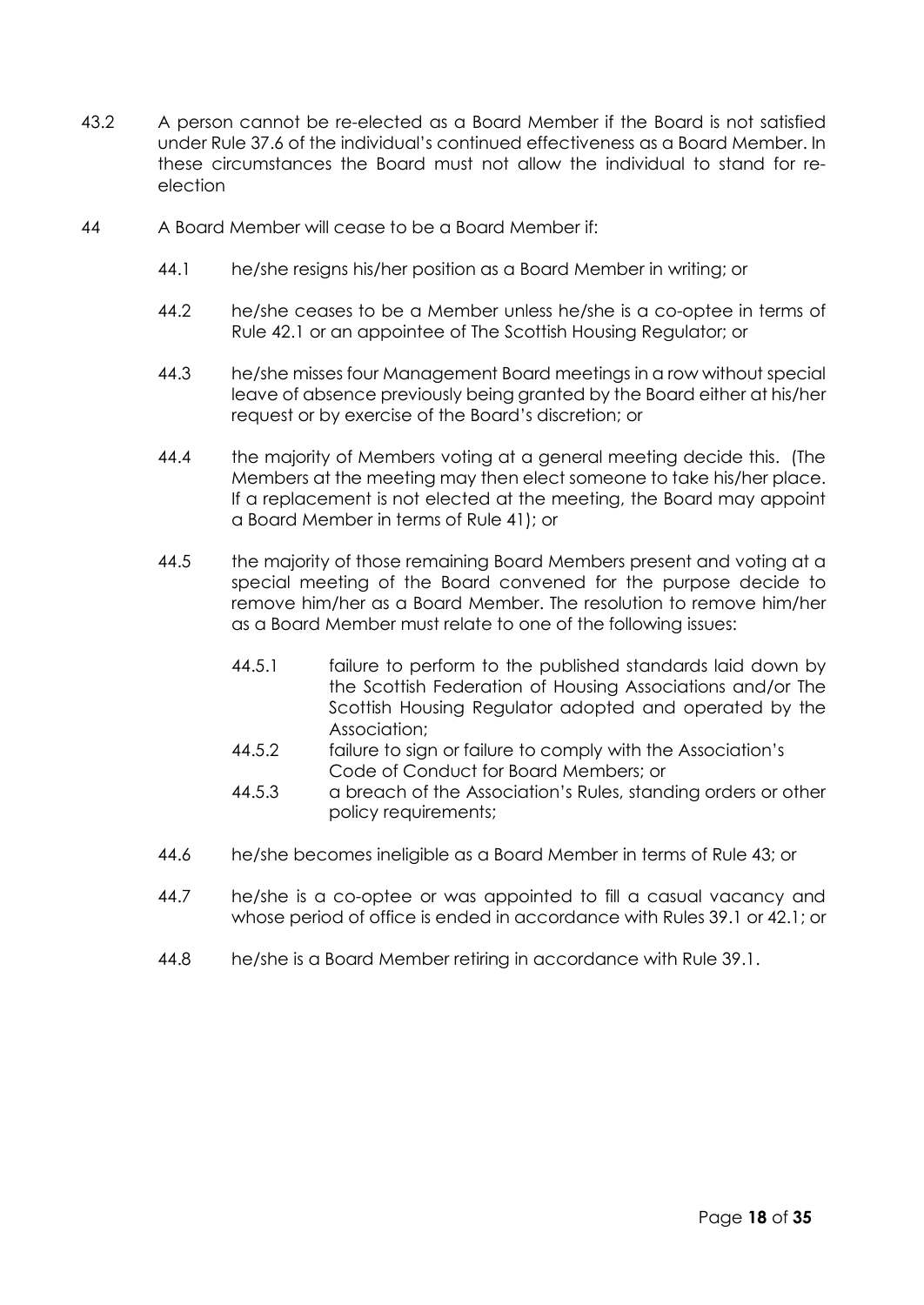# **POWERS OF THE BOARD OF MANAGEMENT**

- 45 The Board is responsible for directing the affairs of the Association and its business and may do anything lawful which is necessary or expedient to achieve the objects of the Association. The Board is not permitted to exercise any powers which are reserved to the Association in general meetings either by these Rules or by statute. The Board is responsible for the leadership, strategic direction and control of the Association with the aim of achieving good outcomes for its tenants and other service users in accordance with Regulatory Standards and Guidance issued by The Scottish Housing Regulator from time to time. The Board is responsible for ensuring that the Association can demonstrate its governance and financial arrangements are such as to allow The Scottish Housing Regulator to regulate effectively and exercise its full regulatory powers.
- 46 The Board acts in the name of the Association in everything it does. A third party acting in good faith and without prior notice does not need to check if the powers of the Board have been restricted, unless they are already aware that such a restriction may exist.
- 47 Amongst its most important powers, the Board can:
	- 47.1 buy, sell, build upon, lease or exchange any land and accept responsibility for any related contracts and expenses.
	- 47.2 agree the terms of engagement and remuneration of anyone employed in connection with the business of the Association and act as employer for anyone employed by the Association.
	- 47.3 grant heritable securities over land owned by the Association and floating charges over all or any part of property and assets both present and in future owned by the Association. This includes accepting responsibility for any related expenses.
	- 47.4 decide, monitor and vary the terms and conditions under which property owned by the Association is to be let, managed, used or disposed of.
	- 47.5 appoint and remove solicitors, surveyors, consultants, managing agents and employees, as required by the Association's business.
	- 47.6 refund any necessary expenses as are wholly necessary incurred by Board Members and sub-committee members in connection with their duties.
	- 47.7 compromise, settle, conduct, enforce or resist either in a Court of Law or by arbitration any suit, debt, liability or claim by or against the Association.
	- 47.8 accept donations in support of the activities of the Association.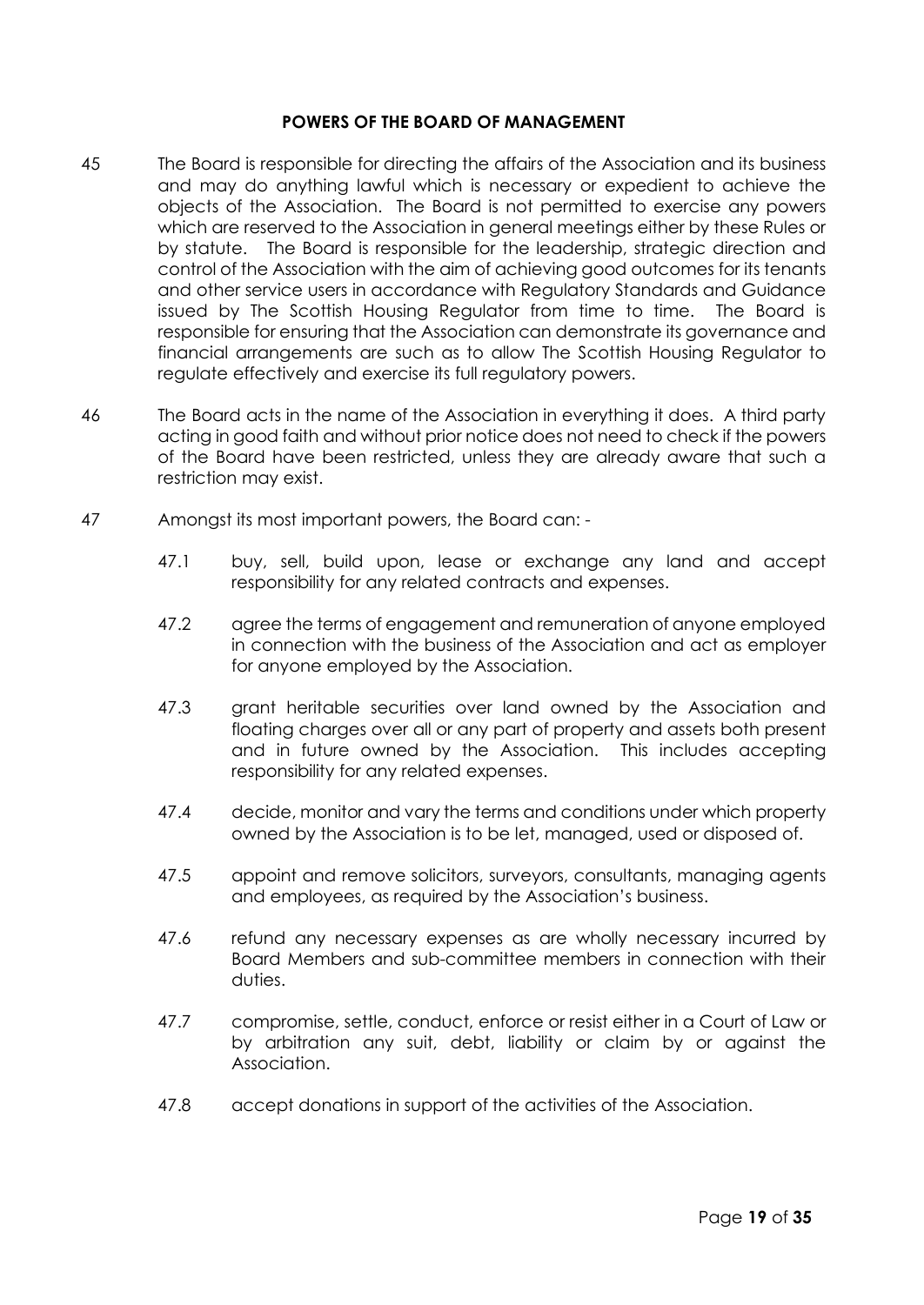# **BOARD PROCEDURE**

- 48 It is up to the Board to decide when and where to hold its ordinary meetings, but it must meet at least six times a year. There must be at least four Board Members present for the meeting to take place.
- 49 The Board will continue to act while it has vacancies for Members. However, if at any time the number of Board Members falls below seven, the Board can continue to act only for another two months. If at the end of that period the Board has not found new Members to bring the number of Board Members up to seven, the only power it will have is to act to bring the number of Board Members up to seven.
- 50 Board Members must be sent written notice of Board meetings posted, or delivered, by hand or sent by fax or email to the last such address for such communications given to the Secretary at least seven days before the date of the meeting. The accidental failure to give notice to a Board Member or the failure of the Board Member to receive such notice shall not invalidate the proceeding of the relevant meeting.
- 51. Meetings of the Board can take place in any manner which permits those attending to hear and comment on the proceedings.
- 52 All speakers must direct their words to the Chairperson. All Board Members must remain quiet and maintain order while this is happening. The Chairperson will decide who can speak and for how long.
- 53 If any point arises which is not covered in these Rules, the Chairperson will give his/her ruling which will be final.
- 54 All acts done in good faith as a result of a Board Meeting or sub-committee meeting will be valid even if it is discovered afterwards that a Board Member was not entitled to be on the Board.
- 55 A written resolution signed by not fewer than three quarters of the Board Members or three quarters of the members of a sub-committee will be as valid as if it had been passed at a Board Meeting or sub-committee meeting duly called and constituted.

# **Special Board Meetings**

56.1 The Chairperson or two Board Members can request a special meeting of the Board by writing to the Secretary with details of the business to be discussed. The Secretary will send a copy of the request to all Board Members within three working days of receiving it. The meeting will take place at a place mutually convenient for the majority of Board Members, normally the usual place where Board Meetings are held, between 10 and 14 days after the Secretary receives the request.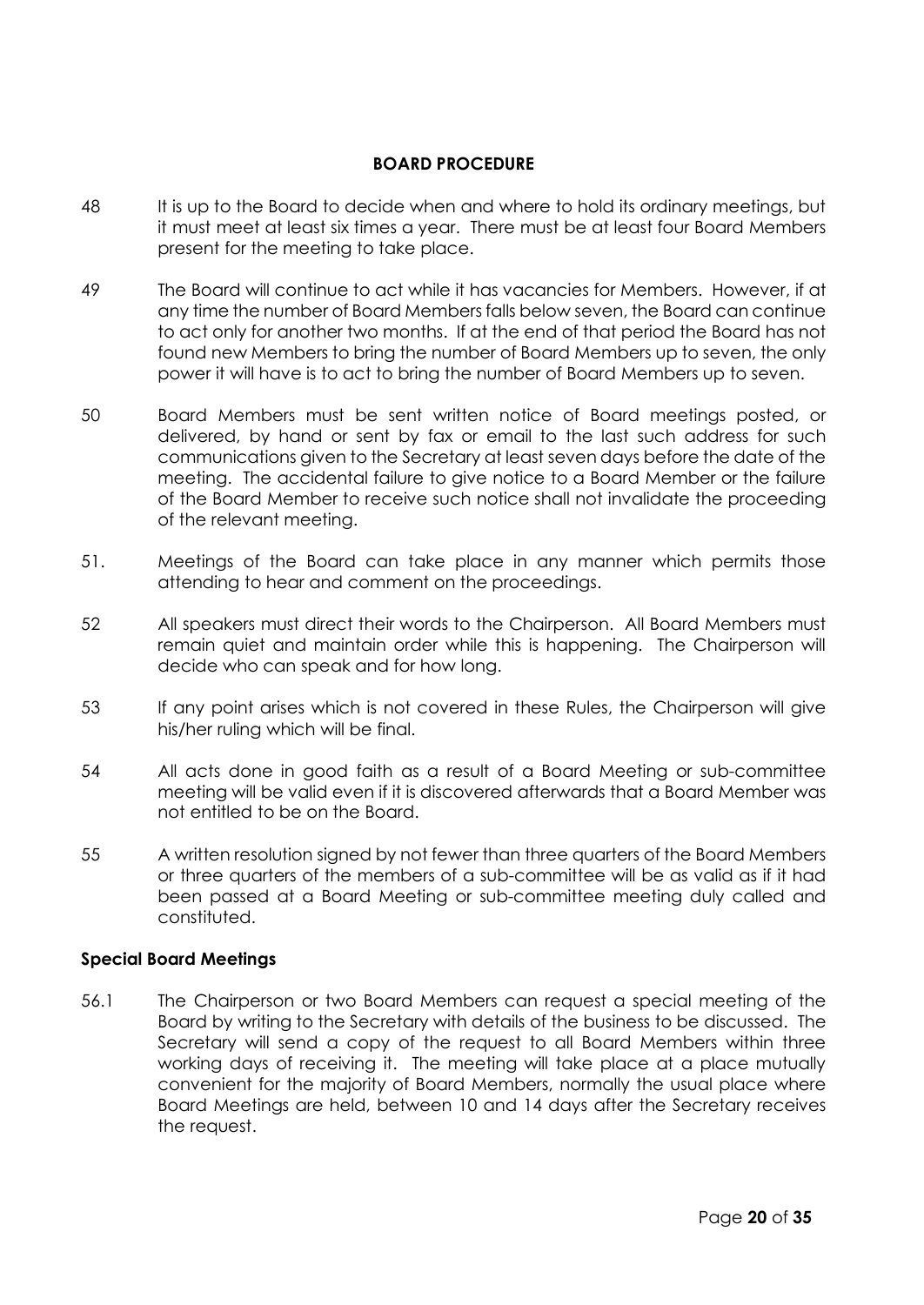- 56.2 No other business may be discussed at the meeting other than the business for which the meeting has been called.
- 56.3 If the Secretary does not call the special meeting as set out above, the Chairperson or the Board Members who request the meeting can call the meeting. In this case, they must write to all Board Members at least seven days before the date of the meeting.
- 57 If a Board Member does not receive notice of the meeting, this will not prevent the meeting going ahead.

#### **Sub-committees**

- 58.1 The Board can delegate its powers to sub-committees or to staff or to Office Bearers. The Board will establish the terms of reference for such delegation, which will be set down in writing and communicated to the recipient of the delegated powers. Such delegation will be set out down in writing in standing orders, schemes of delegated authority or other appropriate documentation. In the case of a sub-committee such delegation shall include the purposes of the subcommittee, its composition and quorum for meetings. A minimum number of members for a sub-committee shall be three. There must be at least three of the members of a sub-committee present for the meeting to take place. The Board shall be responsible for the on-going monitoring and evaluation of the use of delegated powers.
- 58.2 The meetings and procedures of sub-committees or otherwise must comply with the relevant terms of reference.
- 58.3 Any decision made by sub-committee must be reported to the next Board Meeting.
- 58.4 The Board can establish and delegate powers to sub committees, designated as Area Committees, to take decisions relating to the management and maintenance of properties within a particular geographical area. The Board will determine the membership and delegated responsibility of an Area Committee in its terms of reference. An Area Committee shall exercise such delegated powers notwithstanding the provisions of Rules 42.1 and 42.3 which provisions shall not apply to Area Committees.

# **THE SECRETARY AND OFFICE BEARERS**

59.1 The Association must have a Secretary, a Chairperson and any other Office Bearers the Board considers necessary. The Office Bearers, except for the Secretary, must be elected Board Members or Board Members appointed to fill casual vacancies in accordance with Rule 41 but cannot be co-optees. An employee may hold the office of Secretary although not be a Board Member. The Board will appoint these Office Bearers. If the Secretary cannot carry out his/her duties, the Board, or in an emergency the Chairperson, can ask another Office Bearer or employee to carry out the Secretary's duties until the Secretary returns.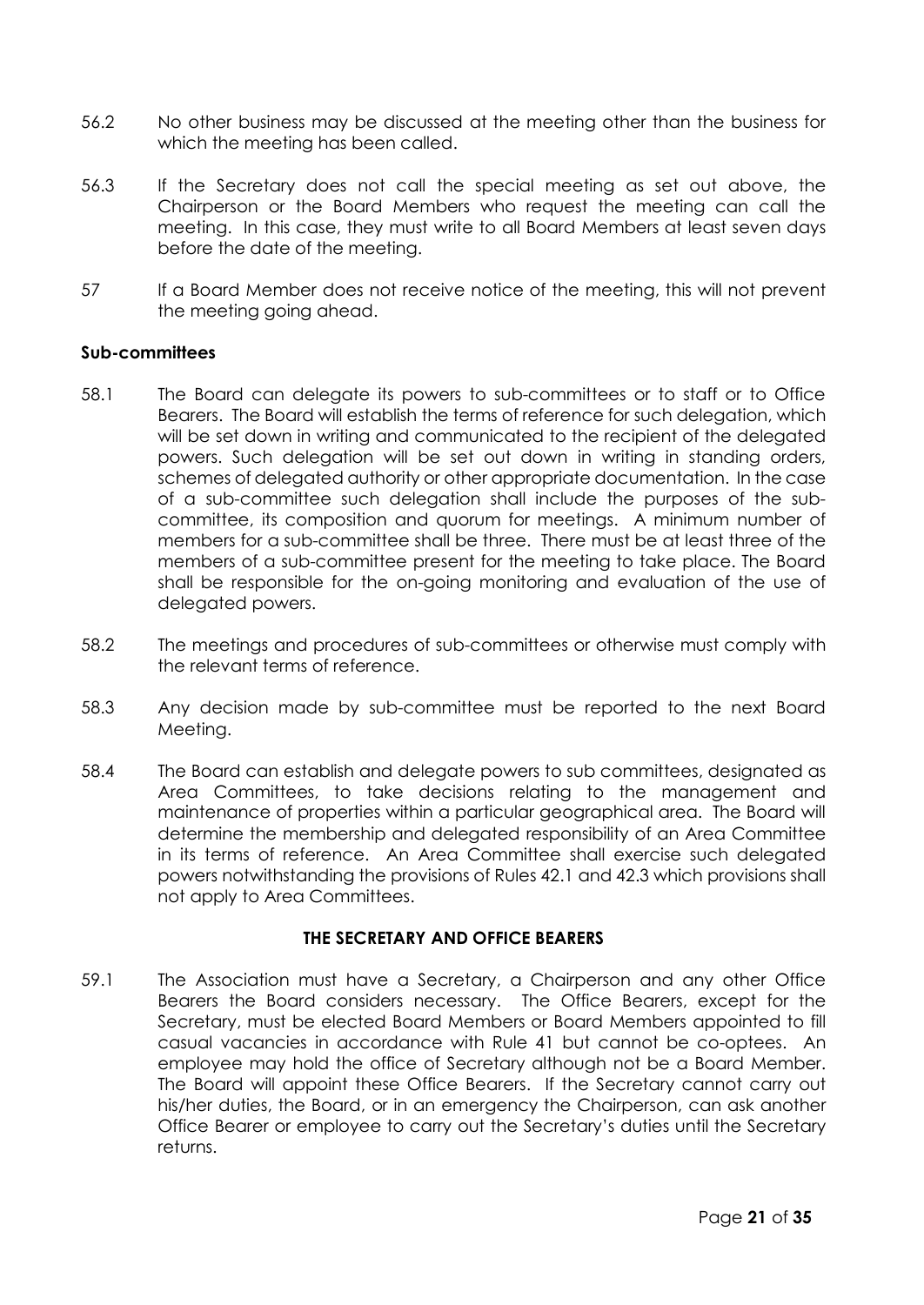- 59.2 The Secretary and the other Office Bearers will be controlled, supervised and instructed by the Board.
- 59.3 The Secretary's duties include the following (these duties can be delegated to an appropriate employee with the Secretary assuming responsibility for ensuring that they are carried out in an effective manner):
	- 59.3.1 calling and going to all meetings of the Association and all the Board Meetings;
	- 59.3.2 keeping the minutes for all meetings of the Association and Board;
	- 59.3.3 sending out letters, notices calling meetings and relevant documents to Members before a meeting;
	- 59.3.4 preparing and sending all the necessary reports to the Financial Conduct Authority and The Scottish Housing Regulator;
	- 59.3.5 ensuring compliance with these Rules;
	- 59.3.6 keeping the Register of Members and other registers required under these Rules; and
	- 59.3.7 supervision of the Association's seal.
- 59.4 The Secretary must produce or give up all the Association's books, registers, documents and property whenever requested by a resolution of the Board, or of a general meeting.
- 59.5 At its first meeting after registration of the Association, the Board will elect the Chairperson of the Association, the Secretary and any other Office Bearers the Board considers necessary. Thereafter a Chairperson and other Office Bearers will be appointed on an annual basis at the next scheduled Board Meeting held after each annual general meeting.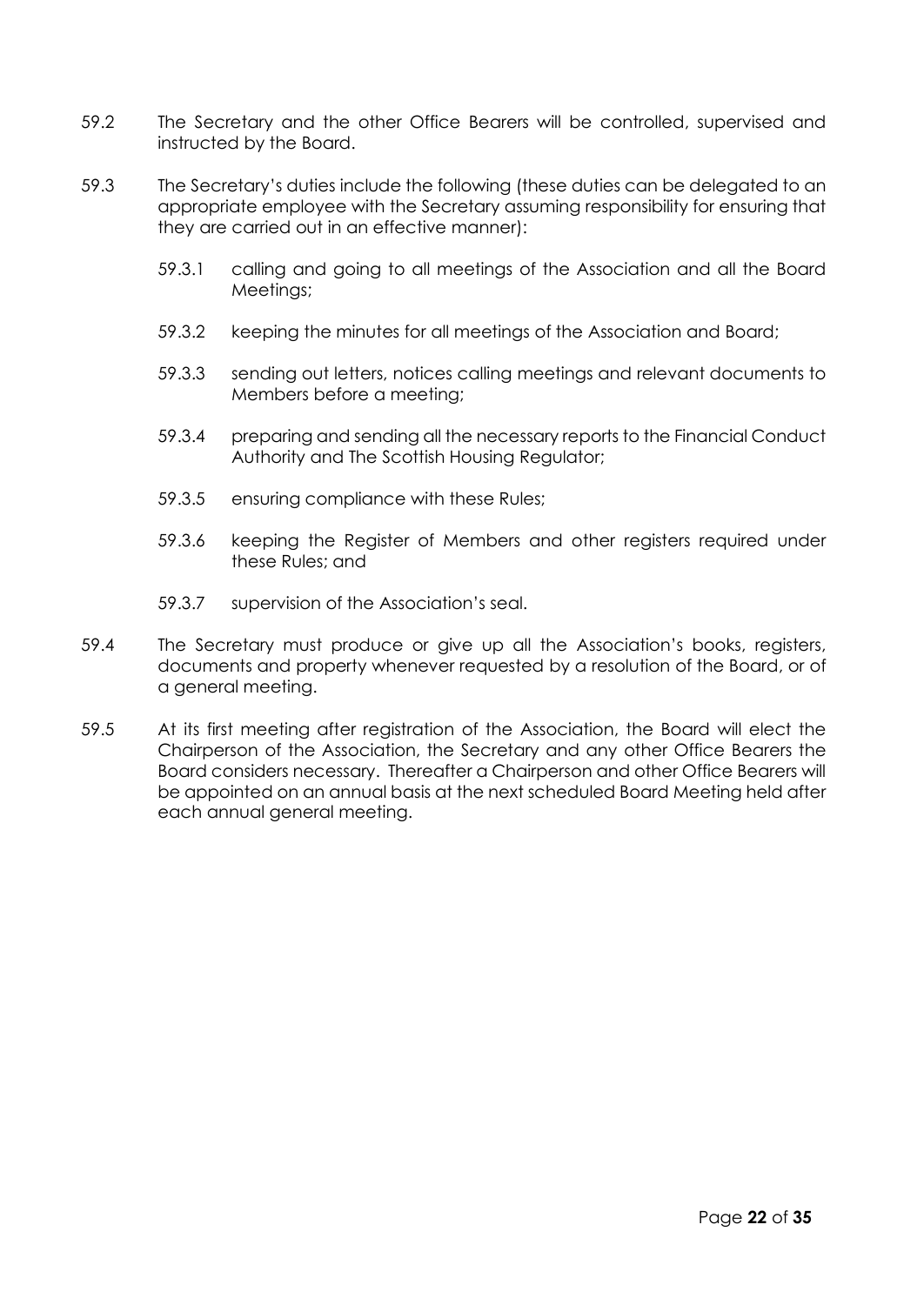# **Role of the Chair**

- 59.6 The Chairperson is responsible for the leadership of the Board and ensuring its effectiveness in all aspects of the Board's role and to ensure that the Board properly discharges its responsibilities as required by law, the Rules and the standing orders of the Association. The Chairperson will be delegated such powers as is required to allow the Chairperson to properly discharge the responsibilities of the office. Among the responsibilities of the Chairperson are that: -
	- 59.6.1 the Board works effectively with the senior staff;
	- 59.6.2 an overview of business of the Association is maintained;
	- 59.6.3 the Agenda for each meeting is set;
	- 59.6.4 meetings are conducted effectively;
	- 59.6.5 minutes are approved and decisions and actions arising from meetings are implemented;
	- 59.6.6 the standing orders, code of conduct for Board Members and other relevant policies and procedures affecting the governance of the Association are complied with;
	- 59.6.7 where necessary, decisions are made under delegated authority for the effective operation of the Association between meetings;
	- 59.6.8 the Board monitors the use of delegated powers;
	- 59.6.9 the Board receives professional advice when it is needed;
	- 59.6.10 the Association is represented at external events appropriately;
	- 59.6.11 appraisal of the performance of Board Members is undertaken, and that the senior staff officer's appraisal is carried out in accordance with the agreed policies and procedures of the Association; and
	- 59.6.12 the training requirements of Board Members, and the recruitment and induction of new Board Members is undertaken.
- 59.7 The Chairperson must be elected from the Board Members (excluding co-optees) and must be prepared to act as Chairperson until the end of the next annual general meeting (unless s/he resigns the post). The Chairperson can only be required to resign if a majority of the remaining Board Members present at a special meeting agree to this.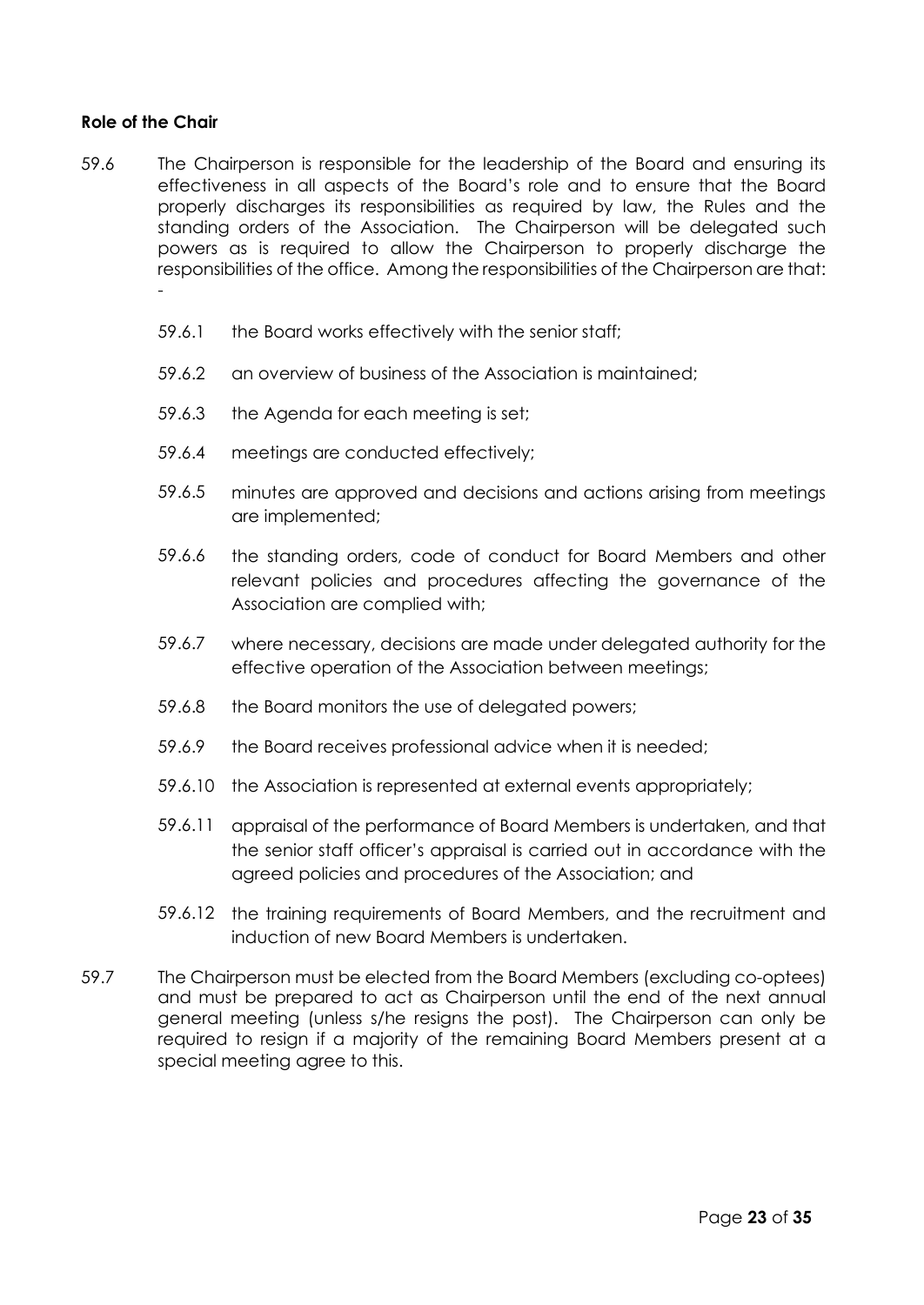- 59.8 If the Chairperson is not present at a Board meeting or is not willing to act, the Board Members present will elect another Board Member to be Chairperson for the Board Meeting. If the Chairperson arrives at the meeting late, s/he will take over as Chairperson of the Board meeting as soon as the current agenda item is concluded.
- 59.9 If the votes of the Board Members are divided equally for and against an issue, the Chairperson will have a second and deciding vote.
- 59.10 The Chairperson can resign his/her office in writing to the Secretary and must resign if s/he leaves the Board or is prevented from standing for or being elected to the Board under Rule 43. The Board will then elect another Board Member as Chairperson.
- 59.11 The Chairperson can be re-elected but must not hold office continuously for more than five years.

# **FINANCIAL GUARANTEES FOR OFFICERS**

- 60.1 The Board shall take out fidelity guarantee insurance to cover all Office Bearers and employees who receive or are responsible for the Association's money, or, these office bearers and employees must be covered by a bond as set out in Schedule 1 of the Co-operative and Community Benefit Societies Act 2014, or a guarantee under which they promise to account for and repay money due to the Association accurately.
- 60.2 The Board shall have the power to purchase and maintain indemnity insurance for, or for the benefit of, persons who are, or were at any time, Board Members, officers or employees of the Association. A Board Member may form part of a quorum and vote at a meeting where such insurance is under consideration notwithstanding the terms of Rules 38.1 and 38.2.
- 61 Office Bearers and employees will not be responsible for the Association's loss while they are carrying out their duties unless there has been gross negligence or dishonesty. If an Office Bearer or employee is dishonest, the Association will try to recover any loss that it has suffered and may alert the police or other relevant authority.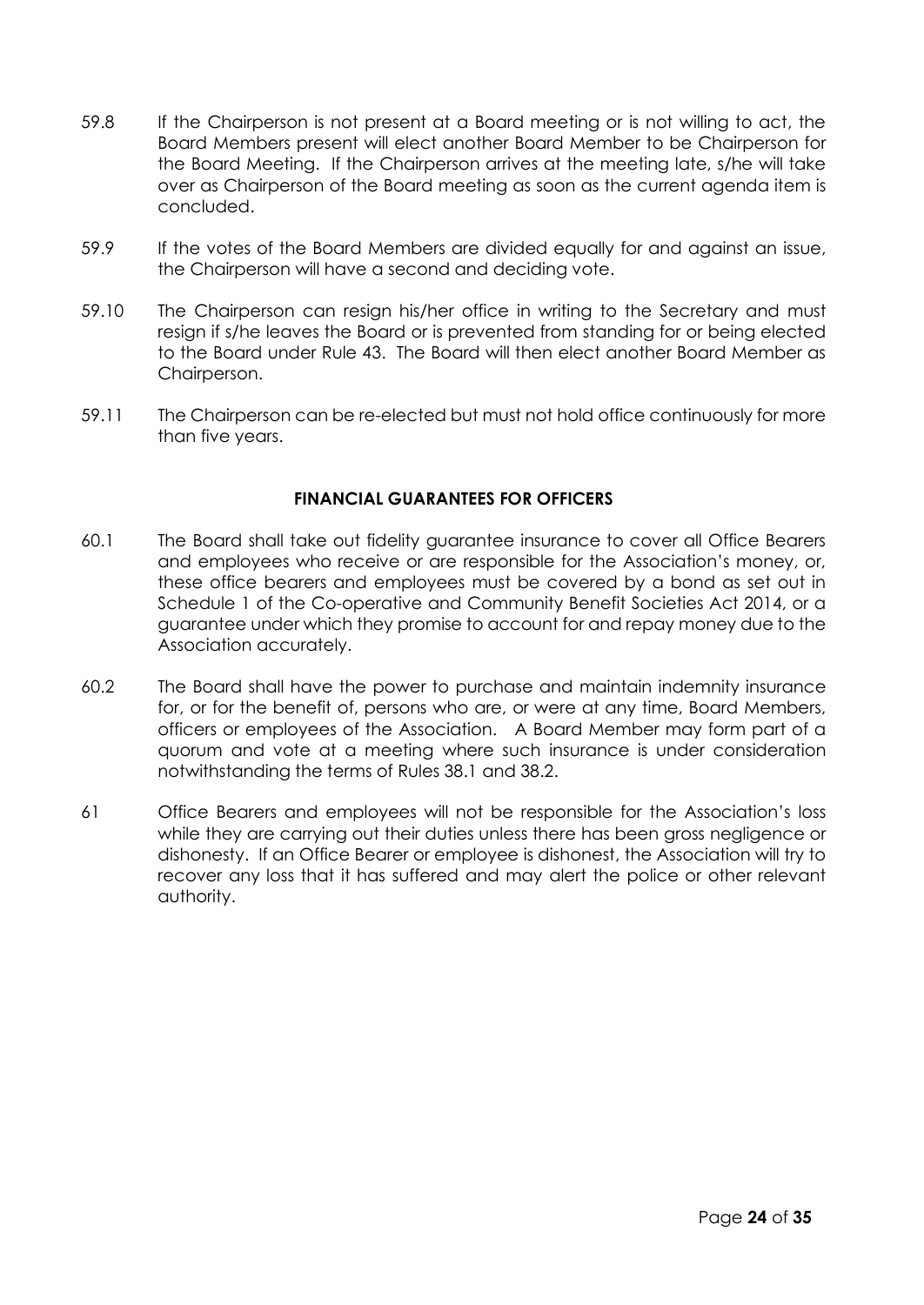# **THE BOARD'S MINUTES, SEAL, REGISTERS AND BOOKS**

# **Minutes**

62 Minutes of every general meeting, Board Meeting and sub-committee meeting must be kept. Those minutes must be presented at the next appropriate meeting and if accepted as a true record, signed by the Chairperson of the meeting at which they are presented. All minutes signed by the Chairperson of the meeting shall be conclusive evidence that the minutes are a true record of the proceedings at the relevant meeting.

#### **Execution of Documents and Seal**

63 The Association shall execute deeds and documents in accordance with the provisions of the Requirements of Writing (Scotland) Act 1995 and record the execution in the register. The use of a common seal is not required. The Association may have a seal which the Secretary must keep in a secure place unless the Board decides that someone else should look after it. The seal must only be used if the Board decides this. When the seal is used, the deed or document must be signed by the Secretary or a Member of the Board or another person duly authorised to subscribe the deed or document on the Association's behalf and recorded in the reaister.

#### **Registers**

- 64 The Association must keep at its registered office a Register containing:
	- 64.1 the names and addresses of the Members and where provided for the purposes of electronic communication, fax numbers and e-mail addresses;
	- 64.2 a statement of the share held by each Member and the amount each Member paid for it;
	- 64.3 the date each person was entered in the Register as a Member and the date at which any person ceased to be a Member of the Association;
	- 64.4 a statement of other property in the Association, whether in loans or loan stock held by each Member; and
	- 64.5 the names and addresses of the Office Bearers of the Association, their positions and the dates they took and left office.
- 65.1 The Association must also keep at its registered office:
	- 65.1.1 a second copy of the Register showing the same details as above but not the statements of shares and property. This second register must be used to confirm the information recorded in the main Register.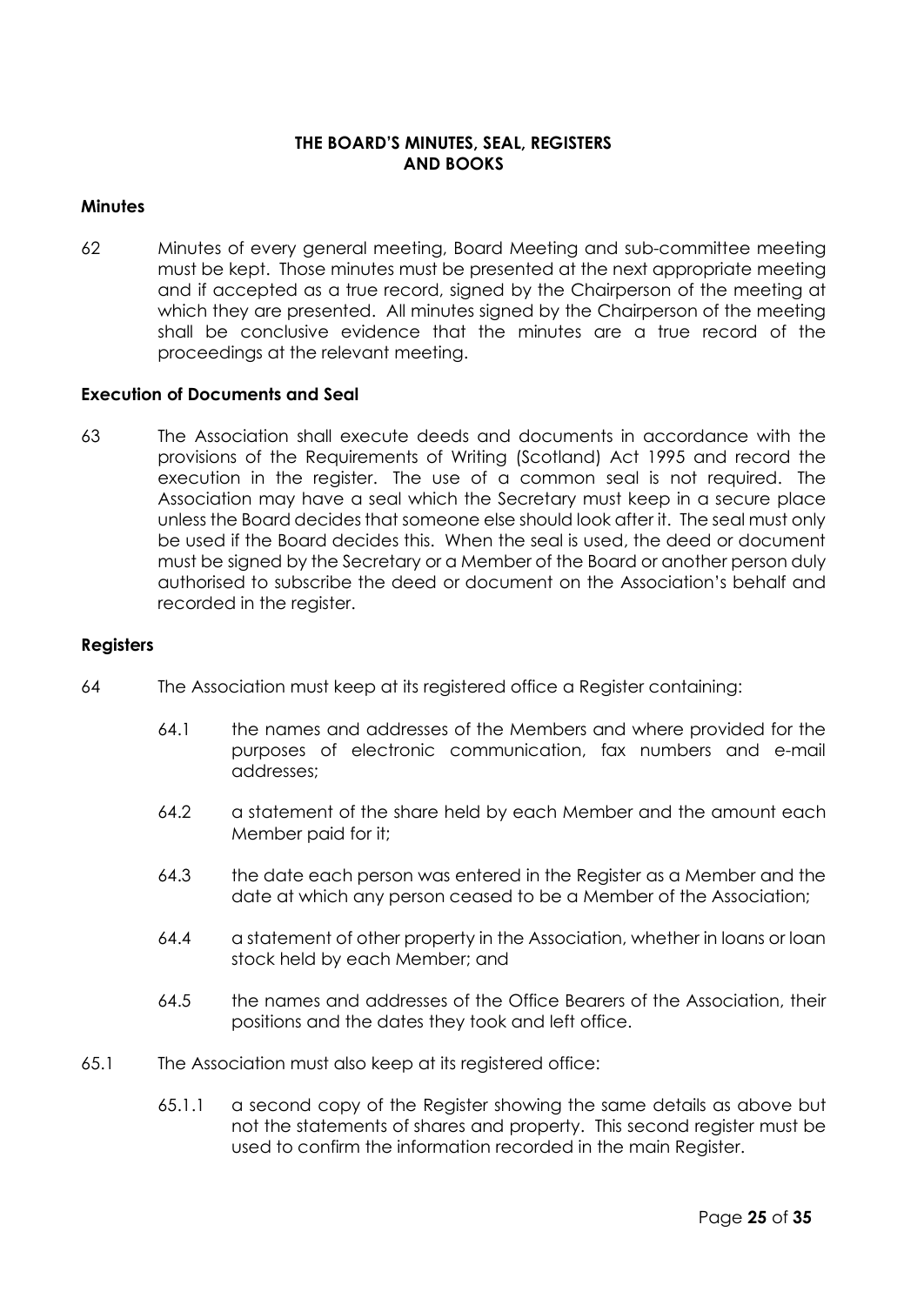- 65.1.2 a register of loans and to whom they are made.
- 65.1.3 a register showing details of all loans and charges on the Association's land.
- 65.2 The inclusion or omission of the name of any person from the original Register of Members shall, in the absence of evidence to the contrary, be conclusive that the person is or is not a Member of the Association.

# **Registered Name**

66 The registered name of the Association must be clearly shown on the outside of every office or place where the Association's business is carried out. The name must also be engraved clearly on the Association's seal and printed on all its business letters, notices, adverts, official publications, website and legal and financial documents.

# **Documentation**

- 67 The Association's books of account, registers, securities and other documents must be kept at the registered office or any other place the Board decides is secure.
- 68 At the last Board Meeting before the annual general meeting, the Secretary must confirm in writing to the Board that Rules 62 to 67 have been followed or, if they have not been followed, the reasons for this. The Secretary's confirmation or report must be recorded in the minutes of the Board Meeting.

# **ACCOUNTS**

- 69 The Association must keep proper books of accounts to cover its income, expenditure transactions and its assets, liabilities and reserves in line with Part 7 of the Co-operative and Community Benefit Societies Act 2014. It must also set up and maintain a suitable system for controlling its books of accounts, its cash and its receipts and invoices.
- 70 The Board must send the Association's accounts and balance sheet to the Association's auditor. The auditor must then report to the Association on the accounts it has examined. In doing this, the auditor must follow the conditions set out in Part 7 of the Co-operative and Community Benefit Societies Act 2014 and Part 6 of the Housing (Scotland) Act 2010.
- 71 The Association must provide The Scottish Housing Regulator and the Financial Conduct Authority with a copy of its accounts and the auditor's report within six months of the end of the period to which they relate.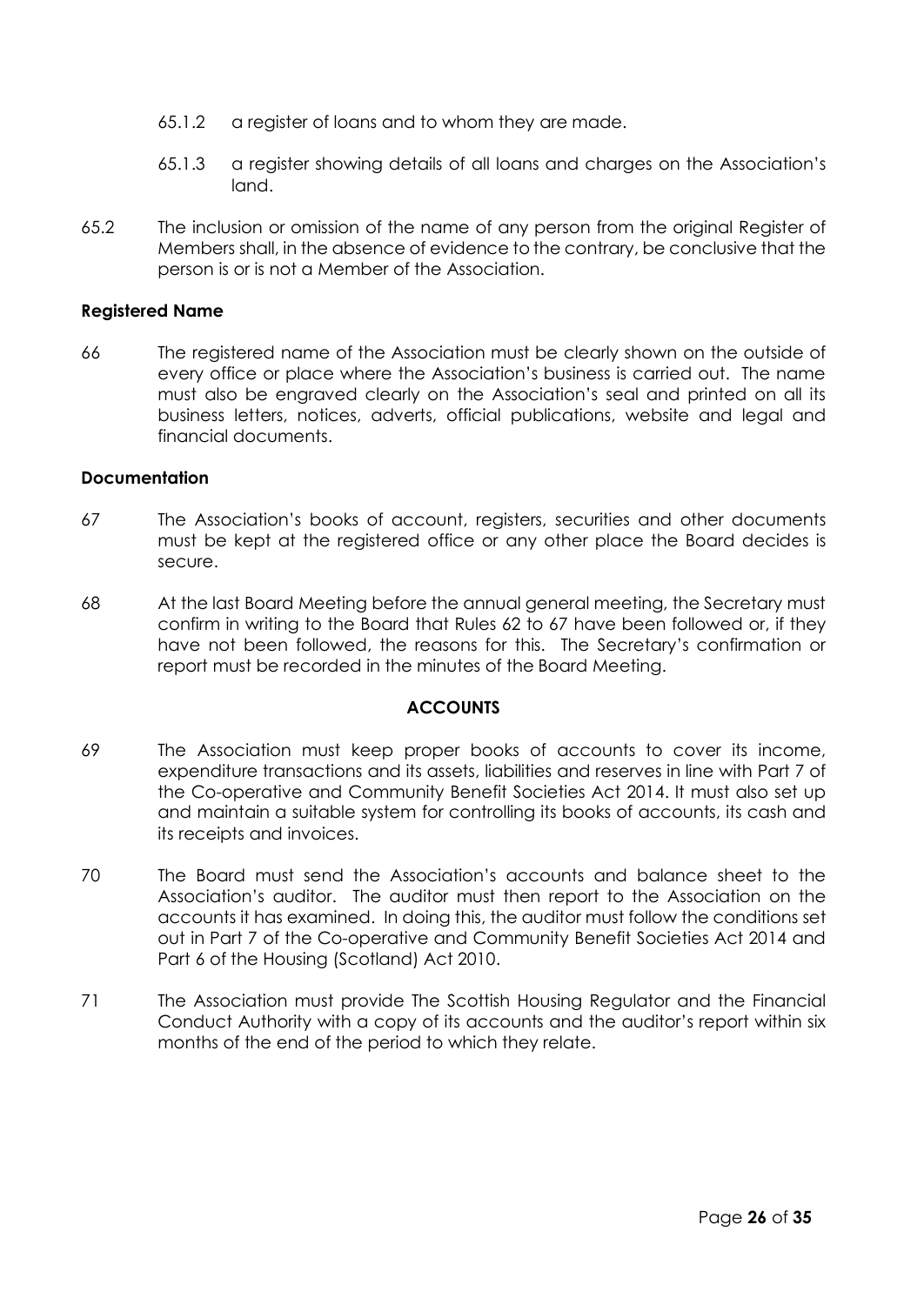# **THE AUDITOR**

- 72.1 Each year the Association must appoint, at a general meeting of the Association, a qualified auditor to audit the Association's accounts and balance sheet. In this Rule "qualified auditor" means someone who is a qualified auditor under Section 91 of the Co-operative and Community Benefit Societies Act 2014.
- 72.2 None of the following can act as auditor to the Association:
	- 72.2.1 a Board Member or employee of the Association;
	- 72.2.2 a person who is a partner of, or an employee or employer of a Board Member or employee of the Association;
	- 72.2.3 an organisation which is a Member of the Association.
- 73 The Association must appoint an auditor within three months of being registered by the Financial Conduct Authority. The Board will appoint the auditor unless there is a meeting of the Association within that time. The Board may appoint an auditor to fill in a casual vacancy occurring between general meetings of the Association. The Board shall take such steps as it considers necessary to ensure the continuing independence of the Association's auditor including the periodic review of the need for audit rotation. The Association must send a copy of its accounts and the auditor's report to The Scottish Housing Regulator within six months of the end of the period to which they relate.
- 74.1 An auditor appointed to act for the Association one year will be re-appointed for the following year unless: -
	- 74.1.1 a decision has been made at a general meeting to appoint someone else or specifically not to appoint them again; or
	- 74.1.2 they have given the Association notice in writing that they do not want to be re-appointed; or
	- 74.1.3 they are not a qualified Auditor or are excluded under Rule 72.2; or
	- 74.1.4 they are no longer capable of acting as Auditor to the Association; or
	- 74.1.5 notice to appoint another Auditor has been given.
- 74.2 To prevent an auditor being re-appointed or to appoint another person as auditor, not less than 28 days' notice must be given to the Association that the matter requires to be discussed at the next meeting of the Association.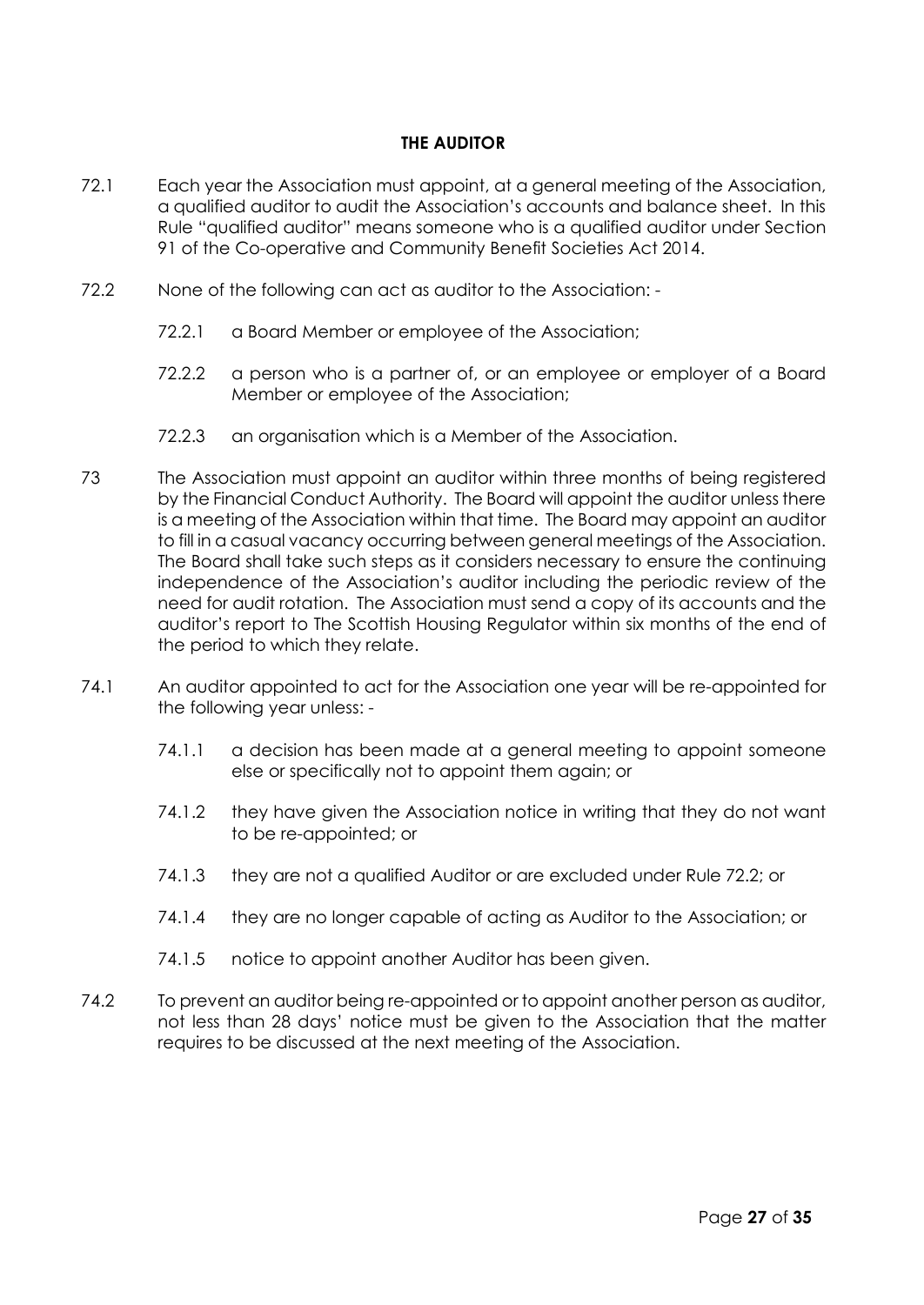- 74.3 The Association shall give notice to the auditor who is to be asked to step down that the matter will be discussed at the next meeting of the Association. If possible, the Association will also give proper notice of this matter to the Members but if this is not possible, the Association can give notice by advertising in the local newspaper at least 14 days before the meeting.
- 74.4 The retiring Auditor may make representations to the Association or give notice that he/she intends to make representations at the meeting and the Association must tell the Members of any representations made by the Auditor under Section 95 of the Co-operative and Community Benefit Societies Act 2014.

# **ANNUAL RETURNS AND BALANCE SHEET**

- 75.1 Every year, within the time allowed by the law, the Secretary shall send to the Financial Conduct Authority the annual return in the form required by the Financial Conduct Authority.
- 75.2 The Secretary must also send:
	- 75.2.1 a copy of the auditor's report on the Association's accounts for the period covered by the return; and
	- 75.2.2 a copy of each balance sheet made during that period and of the auditor's report on that balance sheet.
- 76 If requested, the Association must provide a free copy of the latest annual return and auditor's reports to Members or people with a financial interest in the Association.
- 77 The Association must always keep a copy of the latest balance sheet and auditor's report publicly displayed at its registered office.
- 78 The Association must comply with the requests of The Scottish Housing Regulator for annual returns.

# **SURPLUSES AND DONATIONS**

- 79.1 The Association must not distribute its surpluses to Members.
- 79.2 The Board shall set and review periodically its policy for the donation of funds to charities. Such donations must further the objects of the Association and the Board shall report to the Members on such donations.

# **INVESTMENTS**

80 The Association's funds may be invested by the Board in such manner as is permitted by its Investment Policy subject always to the requirement that the Association will comply with the Regulatory Framework and Regulatory Guidance issued by The Scottish Housing Regulator from time to time.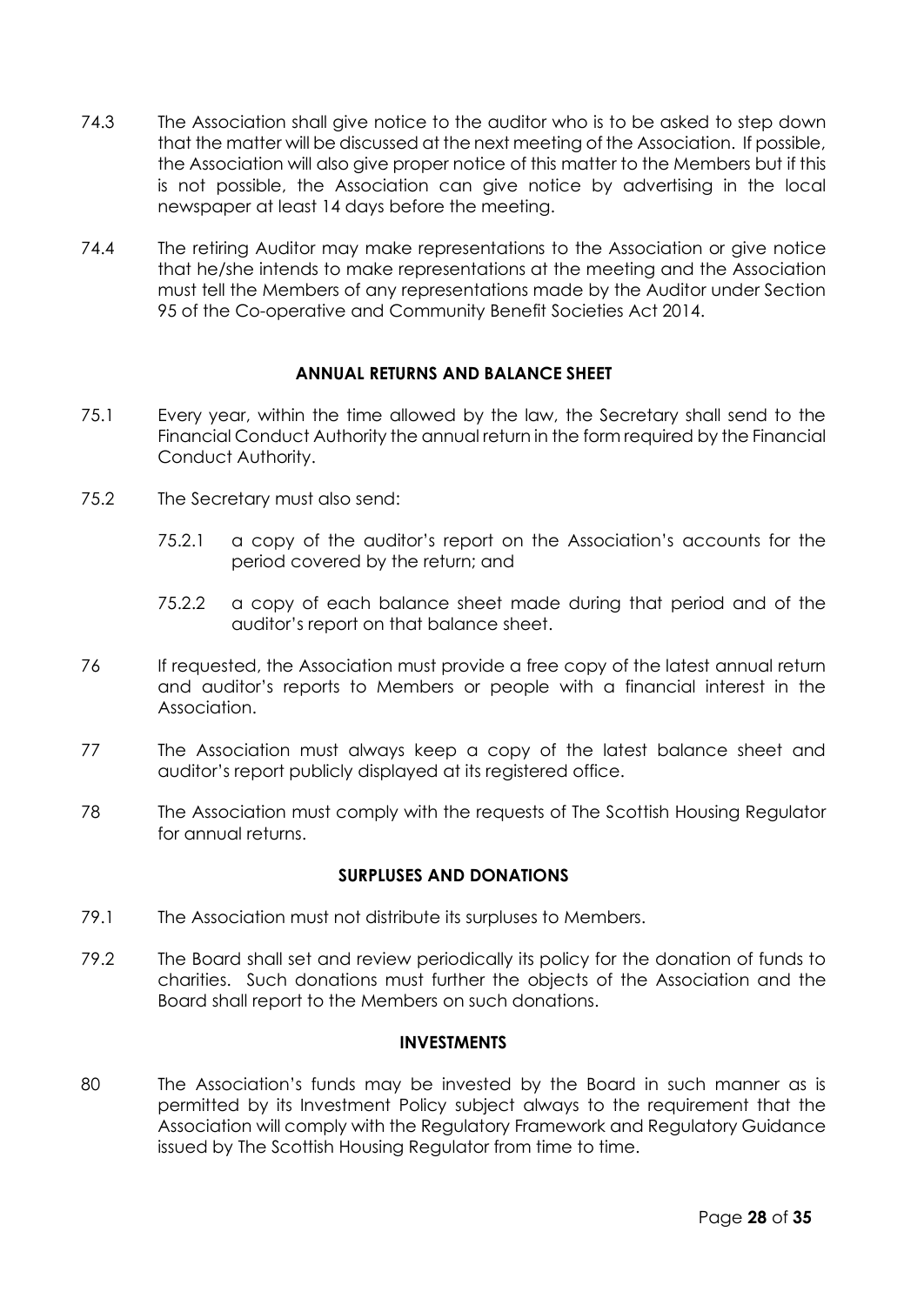# **INSPECTING THE REGISTER**

81 Any Member or person having a financial interest in the Association can inspect their own account. They may also inspect the second copy of the Register of Members which shall be made available to them for inspection within 7 days of the request of a Member or eligible person. The books must be available for inspection at the place they are kept at all reasonable hours. The Board may set conditions for inspecting the books.

# **DISPUTES**

- 82 Every dispute between the Association or the Board and:
	- 82.1 a Member; or
	- 82.2 a person aggrieved who has ceased to be a Member within the previous six months; or
	- 82.3 a person claiming under the Rules of the Association

shall be dealt with in accordance with these Rules and any procedures determined by the Board from time to time but without prejudice to all rights which any person may have to raise an action on the matter in any court with competent jurisdiction, including without prejudice the Sheriff Court in the Sheriffdom in which the Association's registered office is located.

# **STATUTORY APPLICATIONS TO THE FINANCIAL CONDUCT AUTHORITY**

- 83 Any 10 Members of the Association who have been Members for at least the 12 previous months can apply to the Financial Conduct Authority to appoint an accountant or actuary to inspect and report on the Association's books on payment to the Financial Conduct Authority of the costs required.
- 84.1 One-tenth of Members can apply to the Financial Conduct Authority to:
	- 84.1.1 appoint an inspector to examine and report on the affairs of the Association; or
	- 84.1.2 call a special general meeting of the Association.
- 84.2 If there are more than 1000 Members in the Association, only 100 Members need to apply to the Financial Conduct Authority in terms of Rule 84.1.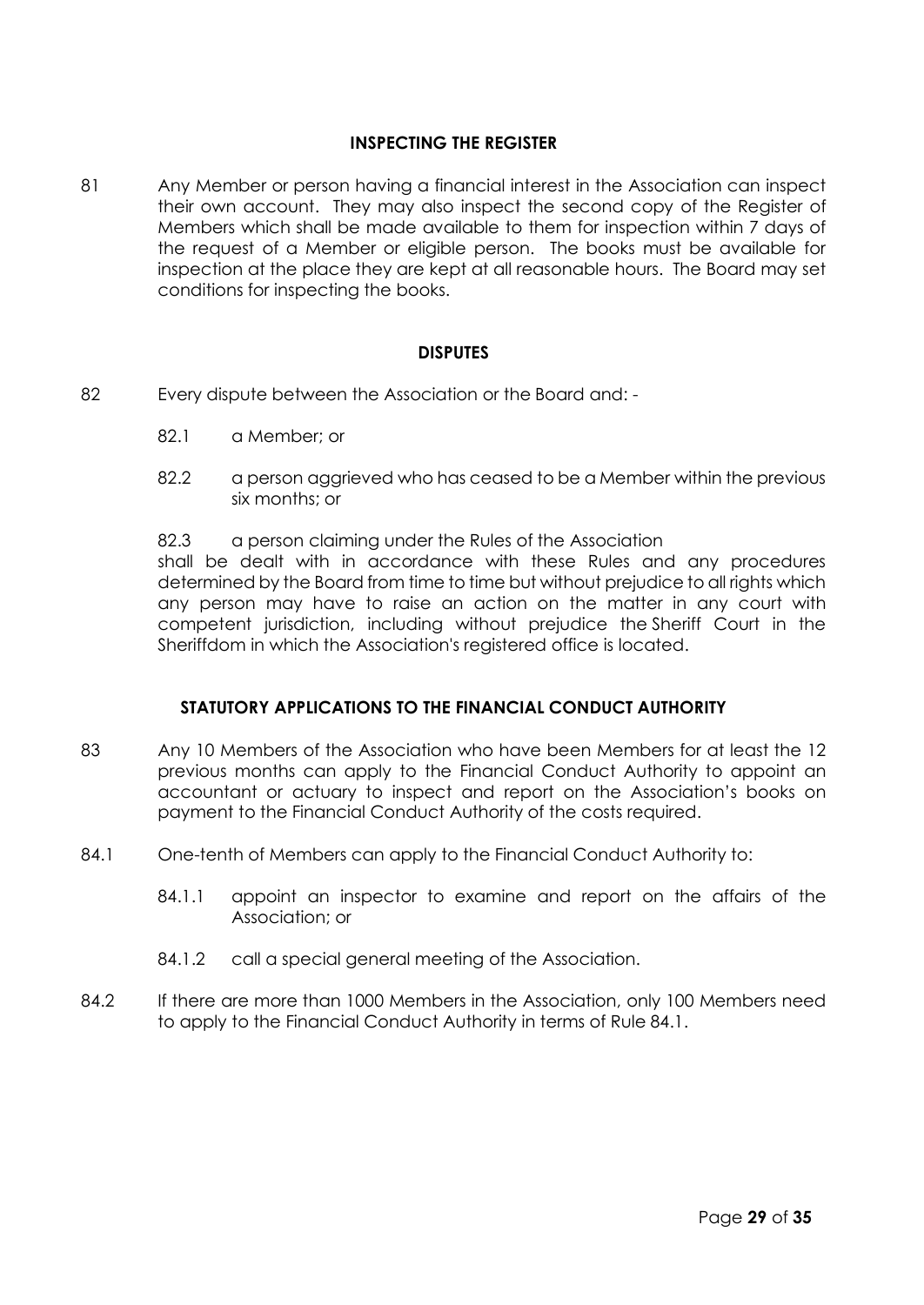# **COPIES OF RULES**

85 The Secretary shall, on demand, provide a copy of the Rules of the Association free of charge to any Member who has not previously been given a copy and, upon payment of such fee as the Association may require, not exceeding the amount specified by law, to any other person.

#### **CLOSING DOWN THE ASSOCIATION**

- 86.1 The Association may be closed down in either of the following ways:
	- 86.1.1 by an order or resolution to wind up the Association as set out in the Insolvency Act 1986; or
	- 86.1.2 In accordance with Section 119 of the Co-operative and Community Benefit Societies Act 2014, by an instrument of dissolution to which not less than three-fourths of the Members have given their consent testified by their signatures to the instrument.
- 86.2 The prior approval of the Office of the Scottish Charity Regulator is required before the Association can be dissolved. The Association must submit its application for approval to the Office of the Scottish Charity Regulator not less than 42 days before the date on which the Association intends to dissolve.
- 87 If any property remains after the Association has paid its debts, this property will be transferred to such other charitable registered social landlord as determined by The Scottish Housing Regulator.

# **CHANGING THE RULES**

- 88.1 Any of these Rules can be changed or deleted and new Rules can be introduced if three-quarters of the votes at a special general meeting are in favour of the change(s).
- 88.2 Where an amendment of these Rules affects the purposes of the Association the prior approval of the Office of the Scottish Charity Regulator is required. The Association must submit its application for approval to the Office of the Scottish Charity Regulator not less than 42 days before the date on which the Association intends to amend its purposes. Any other amendment of these Rules requires to be notified to them within three months of the change having been made.
- 88.3 The Association must apply to the Financial Conduct Authority to register every rule change as set out in treasury regulations. Each Member must receive a copy of the change. No change is valid until it has been registered by the Financial Conduct Authority. The Association must notify The Scottish Housing Regulator within 28 days of the change or amendment being made.
- 88.4 The Association can change its name if: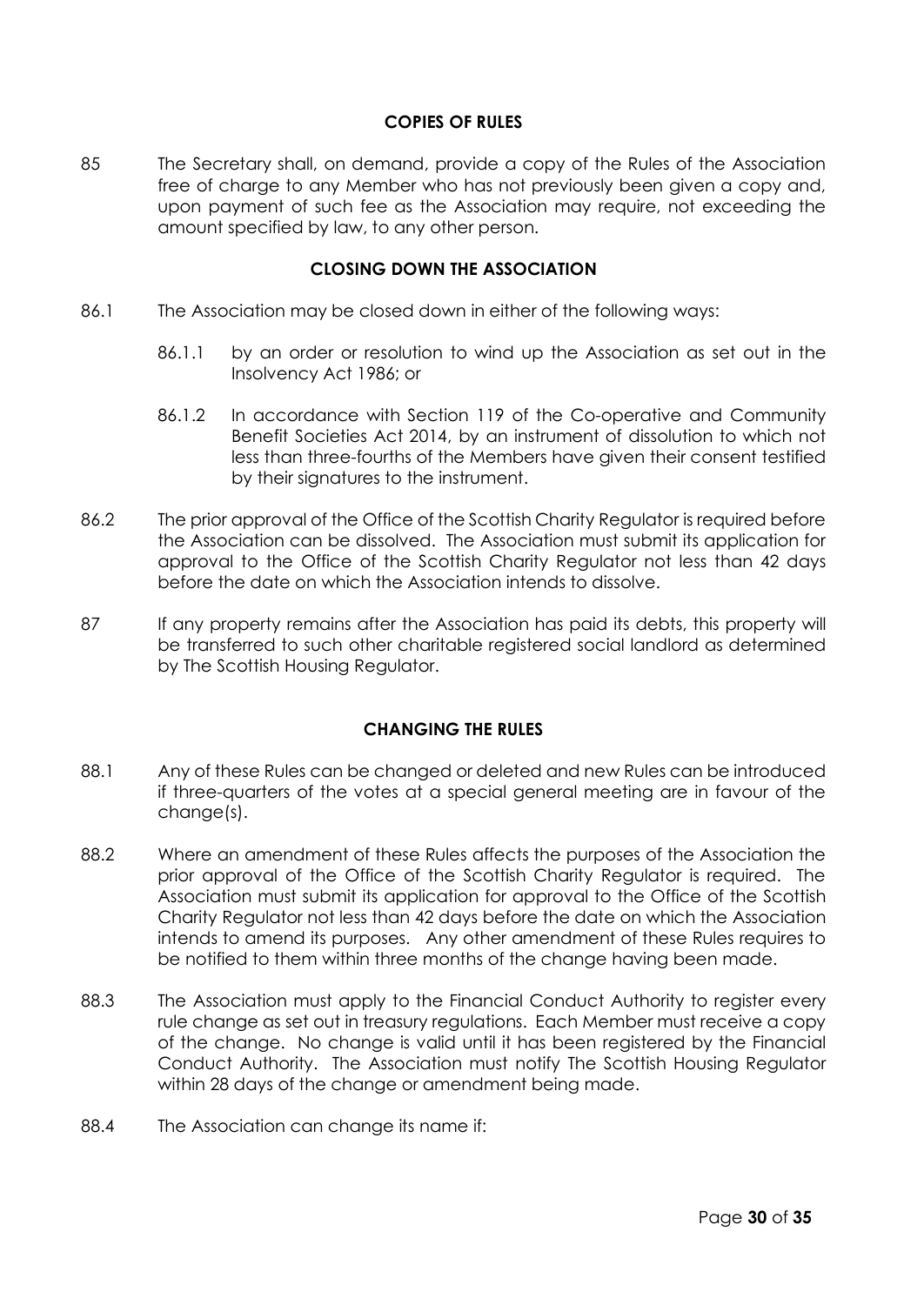- 88.4.1 three-quarters of the votes at a special general meeting are in favour of the change; and
- 88.4.2 the Financial Conduct Authority approves the change in writing.
- 88.4.3 the Office of the Scottish Charity Regulator has given its prior approval. The Association must submit its application for approval to the Office of the Scottish Charity Regulator not less than 42 days before the date on which the Association intends to change its name.
- 88.5 If the Association changes its name in terms of Rule 88.4 it must notify The Scottish Housing Regulator in writing within 28 days of the change being made.
- 88.6 The Association can change its registered or principal office but must:
	- 88.6.1 notify The Scottish Housing Regulator of the change in registered office within 28 days of the change having been made; and the Financial Conduct Authority as soon as possible after the change in registered office has been made.
	- 88.6.2 notify the Office of the Scottish Charity Regulator within 3 months of the change having been made.

# **INTERPRETING THESE RULES**

- 89 In these Rules, the following words and phrases have the meanings given below:
	- 89.1 "A person claiming through a Member": includes an heir, executor, assignee or nominee. This heading would be used in connection with disputes about the transfer of a Member's share after his death. It would also cover executors of a former Member
	- 89.2 "Association" means the registered social landlord referred to in Rule 1 whose Rules these are.
	- 89.3 "Chairperson" means the Chairperson (or such other term that is used by the Association to denote the holder of this office) of the Association referred to in Rule 59.1.
	- 89.4 "Close Relative" means someone who is the spouse or civil partner of a person, or (being either of the same or different sex) who cohabits with that person, or is that person's parent, grandparent, child, stepchild, grandchild, brother or sister.
	- 89.5 "Board" means the Board of Management (or such other term that is used by the Association to denote the governing body of the Association) referred to in Rule 37.1.
	- 89.6 "Board Meeting" means a meeting of the Board.
	- 89.7 "Board Member" means a member of the Board.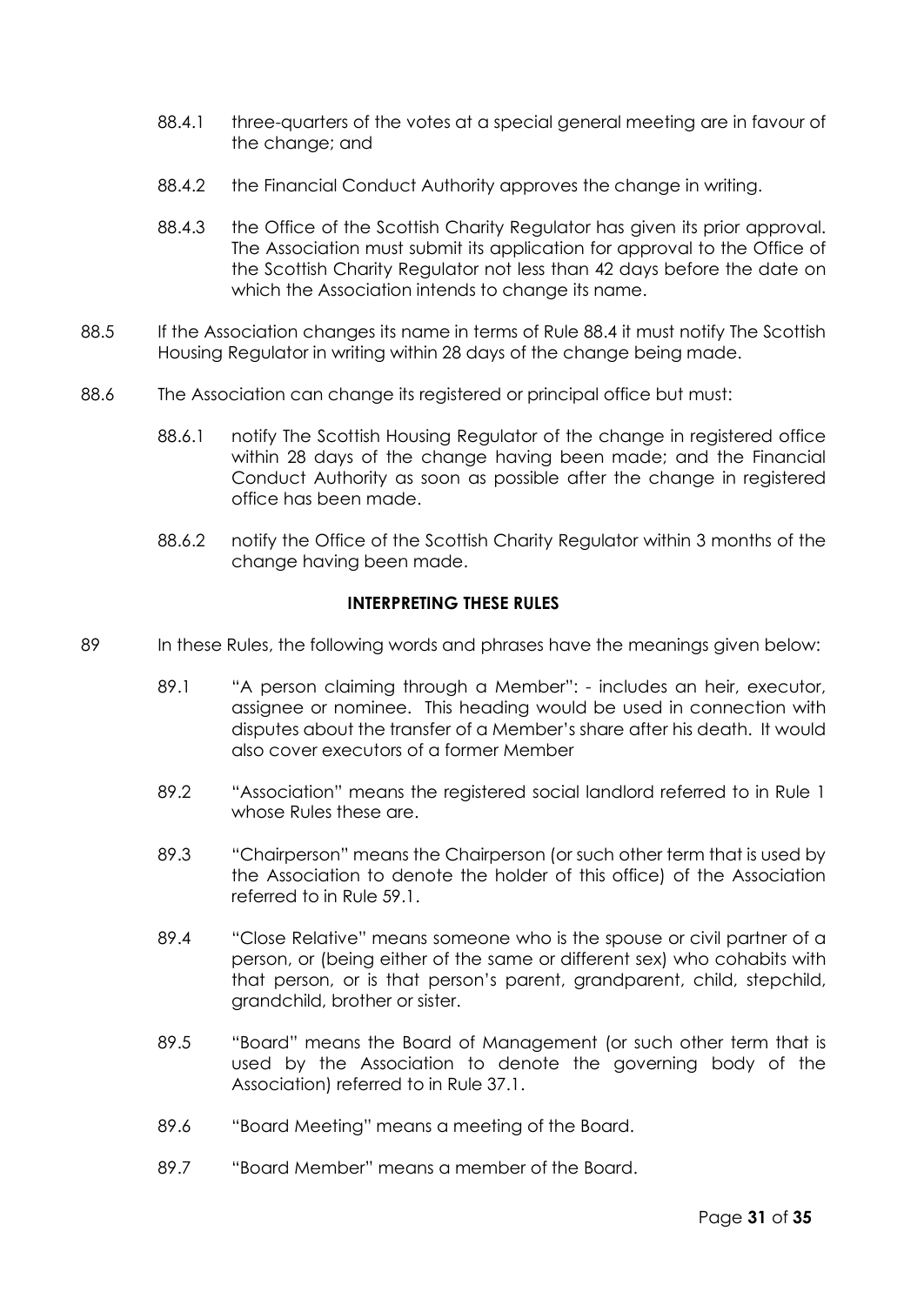- 89.8 "Financial Conduct Authority" means the registering authority for societies registered under the Co-operative and Community Benefit Societies Act 2014 and the Credit Unions Act 1979 set up in terms of the Financial Services Act 2012 or its successor body.
- 89.9 "Group" means the Association and any organisation which is its parent, its subsidiary or is a subsidiary of its parent.
- 89.10 "Meeting" means a general meeting of the Association, whether special, general or annual referred to in Rules 20-23.
- 89.11 "Member" means a member of the Association whose name is entered in the Register of Members.
- 89.12 "Office Bearer" means the Chairperson, Secretary, and such other Officer Bearer appointed under Rule 59.1.
- 89.13 "Office of the Scottish Charity Regulator" means the body set up under the Charities and Trustee Investment (Scotland) Act 2005 to regulate charities in Scotland.
- 89.14 "organisation" means a legal body which exists separately and distinctly from its members and includes companies, building societies, community benefit societies, local authorities and so on and also for the purposes of these Rules includes unincorporated organisations such as social clubs, branches of political parties or trade unions and other voluntary bodies.
- 89.15 "property" includes everything which can be passed on by inheritance (including loans, certificates, books and papers).
- 89.16 A reference to law or statute is a reference to that law or statute as reenacted, amended or replaced.
- 89.17 "Register of Members" means the register of members referred to in Rule 64.
- 89.18 "Rules" means the registered Rules of the Association.
- 89.19 "Taxes Acts" means Part 11 of the Corporation Tax Act 2010 as read with Schedule 6 of the Finance Act 2010 and any statute or statutory provision which amends, extends, consolidates or replaces the same.
- 89.20 "The Scottish Housing Regulator" means The Scottish Housing Regulator as established pursuant to Section 1 of the Housing (Scotland) Act 2010.
- 89.21 "Secretary" means the Office Bearer appointed by the Board to be the Secretary of the Association or anyone authorised by the Board to stand in for the Secretary.
- 89.22 Words in the singular also include the plural. Words in the plural also include the singular.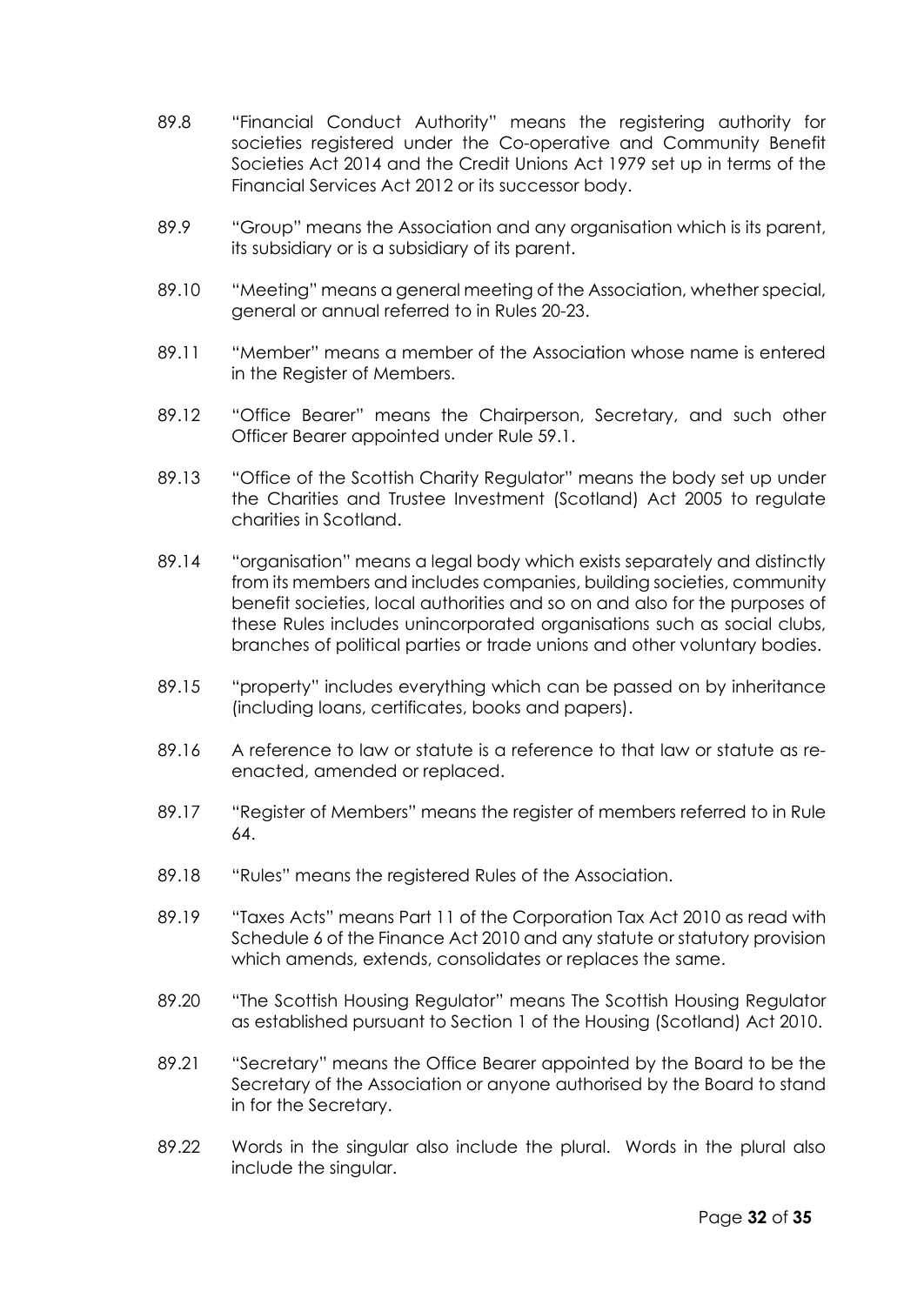# **APPENDIX 1**

#### **PROXY FORM**

You must use the wording shown below to appoint a representative to vote at a meeting for you. Please see Rule 27.1 for more details.

I (insert name) am a member of (insert name) \_\_\_\_\_\_\_\_\_\_\_\_\_\_ Limited.

My address is: (please insert).

I hereby appoint (insert name) who lives at (insert address) to be my representative and vote for me at the Association's meeting on (insert date) and any other dates that meeting continues on.

| Your name      |  |  |
|----------------|--|--|
| Your signature |  |  |
| Date           |  |  |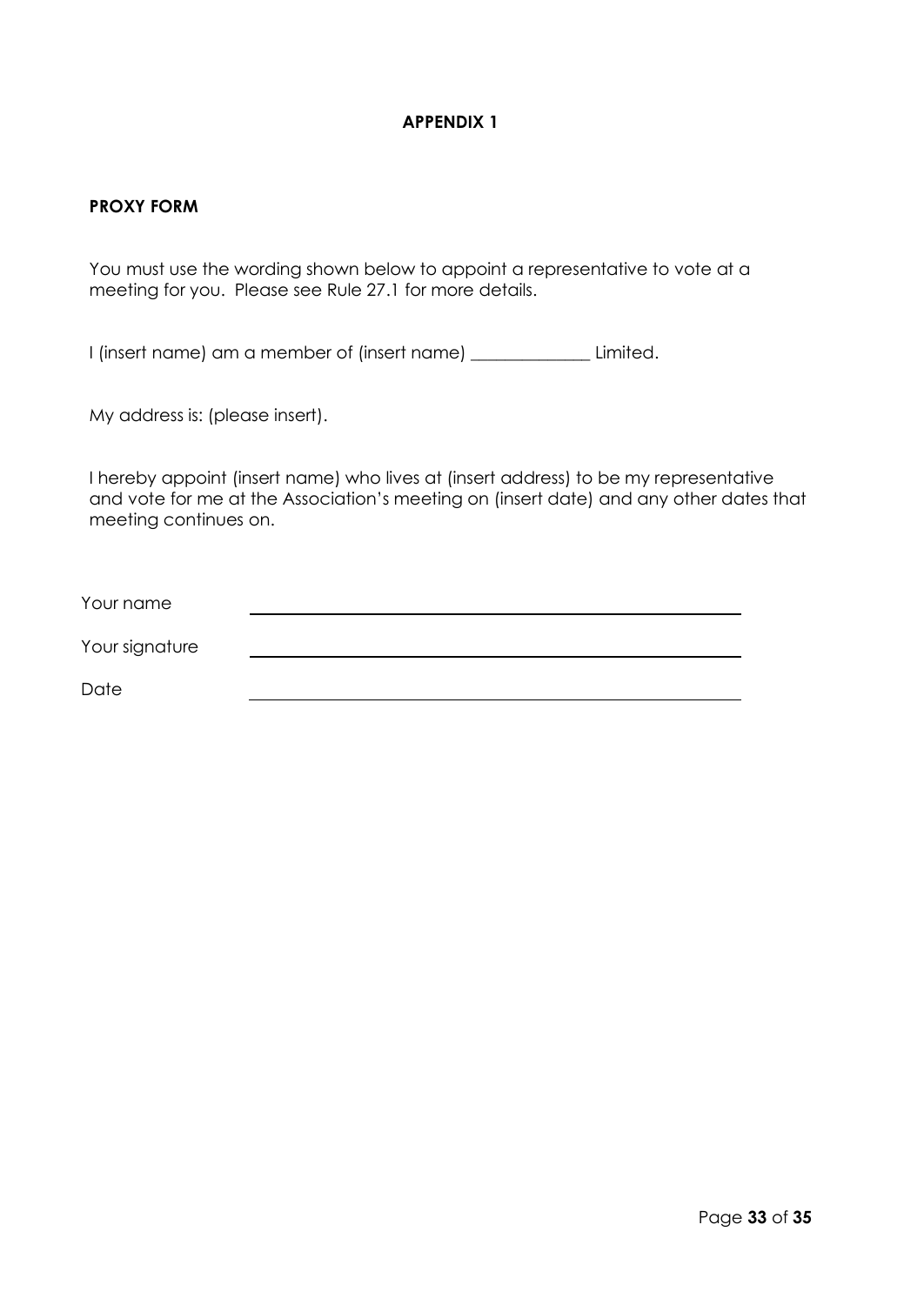# **APPENDIX 2**

# **CANCELLATION OF PROXY**

You must use the wording shown below to reverse your application to send a representative to vote at a meeting for you. Please see Rule 27.4 for more details.

I (insert name) am a member of (insert name) \_\_\_\_\_\_\_\_\_\_\_\_\_\_ Limited.

My address is: (please insert).

I hereby revoke the appointment of (insert name) as my representative to vote for me at the Association's meeting on (insert date) made by me on the (insert date).

I no longer authorise the person referred to above to represent me at the meeting referred to above.

Your name

Your signature